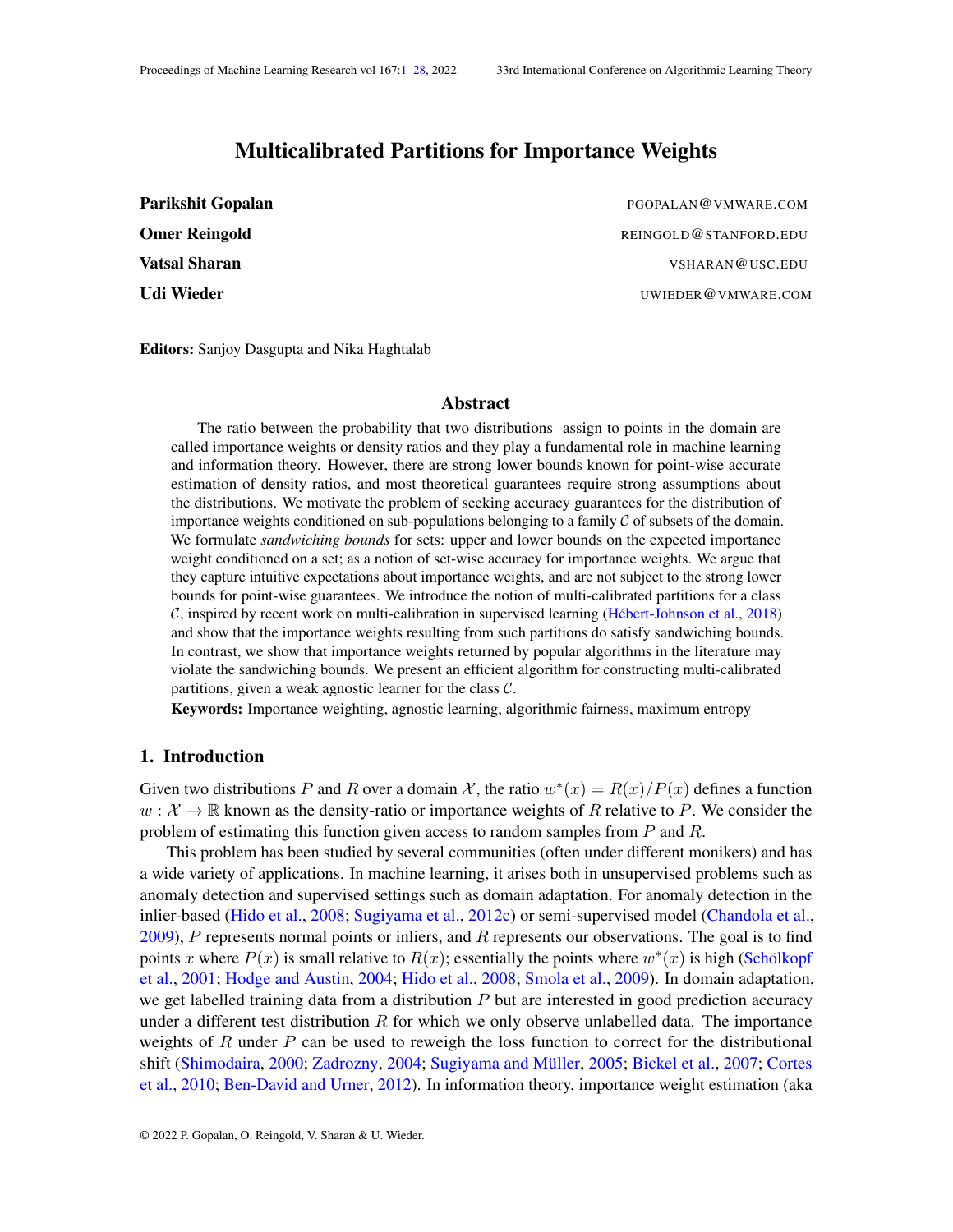Radon-Nikodym derivative estimation), is applied to estimate various divergences such as the KL divergence and Renyi divergences between the distributions  $P$  and  $R$  [\(Nguyen et al.,](#page-14-4) [2007,](#page-14-4) [2010;](#page-14-5) [Yamada et al.,](#page-15-2) [2013;](#page-15-2) [Wang et al.,](#page-15-3) [2005,](#page-15-3) [2009\)](#page-15-4). These divergence measures themselves find several applications, such as two-sample tests for distinguishing between two distributions [\(Wornowizki](#page-15-5) [and Fried,](#page-15-5) [2016\)](#page-15-5) and for independence testing [\(Suzuki et al.,](#page-15-6) [2008\)](#page-15-6). In econometrics and statistics, importance weights (under the guise of propensity scores) play a major role in the theory of causal inference from observational data [\(Rosenbaum and Rubin,](#page-14-6) [1983\)](#page-14-6). For further details and applications, we refer the reader to the book [Sugiyama et al.](#page-15-0) [\(2012c\)](#page-15-0).

As a counter-weight to these applications, there are strong information-theoretic lower bounds known. The problem of estimating importance weights from samples is known to be hard for arbitrary  $P$  and  $R$ , as are applications like domain adaptation and divergence estimation [\(Ben-David](#page-12-3) [and Urner,](#page-12-3) [2012;](#page-12-3) [Batu et al.,](#page-12-4) [2013\)](#page-12-4). These lower bounds stem from sample complexity results on testing distributions, where given samples from both P and R we must decide whether  $P = R$  or if they are far apart in statistical distance [\(Batu et al.,](#page-12-4) [2013;](#page-12-4) [Valiant,](#page-15-7) [2011\)](#page-15-7). These results imply that computing any reasonable point-wise approximation to  $w^*$  requires sample complexity exponential in the dimension of  $X$ .

There are several algorithms known for density-ratio estimation in the literature based on moment matching, logistic regression, the Kullback-Liebler information estimation procedure (KLIEP) and more [\(Sugiyama et al.,](#page-15-0) [2012c\)](#page-15-0). Many of these estimate importance weights by learning some distribution  $Q$  whose importance weight function  $w$  relative to  $P$  belongs to a certain parametric family. They choose the parameters to minimize some divergence between the distribution  $R$  and the model Q. For appropriate choices of divergence, this paradigm captures several popular approaches to density-ratio estimation including all those mentioned above [\(Sugiyama et al.,](#page-14-7) [2012a\)](#page-14-7). If the true importance weight function  $w^*$  happens to lie in the parametric family, the algorithm will converge to the right answer. In the realistic non-realizable setting where  $w^*$  is not in the family, the algorithm finds the *best approximation* from the family, with quality measured by the chosen divergence. However, it is unclear how good this best approximation is, and the known guarantees are not always meaningful in some of the aforementioned applications.

Consider for example a researcher analyzing data about a disease outbreak in a county, where each point represents demographic and medical information about an individual. They model the data collected from patients as a distribution  $R$ , the general population in the county as another distribution  $P$ , and build a model  $w$  of the importance weights. Their goal is understanding the vulnerability of certain sub-populations that are represented by conjunctions of attributes.

- 1. Let C be a sub-population such that  $R(C)/P(C) > 10$ , so that the prevalence within C is 10 times higher than was expected based on the prior. The researcher would like a random sample of datapoints drawn from  $R$  conditioned on being in the set  $C$  to be assigned large weight by w, ideally at least 10. If not, w might not alert them to the increased prevalence within  $C$ .
- 2. Let  $C'$  be a sub-population such that a random sample of datapoints drawn from  $R$  conditioned on being in  $C'$  is assigned an average weight of 10 by  $w$ . Does this mean that the true importance weights are large in expectation for  $R$  conditioned on  $C$ ? Or might having large weights for  $C'$  be a false alarm?

In analogy to proof systems [\(Arora and Barak,](#page-12-5) [2006,](#page-12-5) Chapter 8), these conditions ask for **complete**ness and soundness of the importance weights w respectively. Completeness requires that if a set  $C$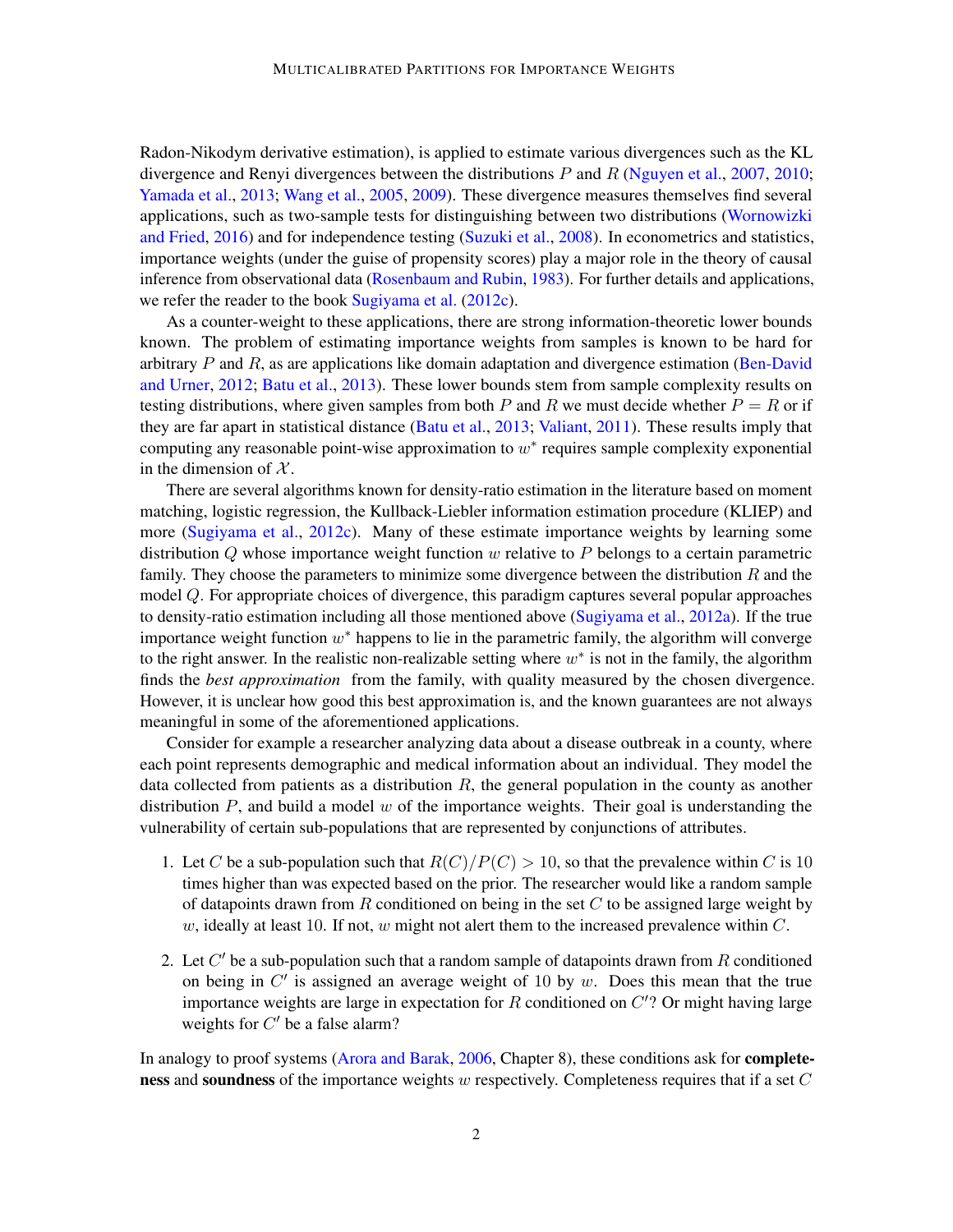is important under  $R$ , then it receives large weights w on average under  $R$ . Soundness requires that if the average weight under R assigned to a set  $C'$  is large, this indicates that the set is important under R. Requiring such guarantees is natural from a group fairness perspective, especially in applications like anomaly detection. On one hand, (with the right formulation) set-wise guarantees do not imply strong point-wise guarantees, hence known lower bounds do not apply. On the other hand, we will show that (perhaps surprisingly) popular algorithms in the literature cannot give such guarantees. At a high level, these algorithms find the model which minimizes expected loss, and might not necessarily capture the behavior on sub-populations accurately.

Our Contributions We summarize the main contributions of this paper briefly.

- We propose requiring set-wise accuracy guarantees for a class  $\mathcal C$  of sets that include subpopulations we care about. We formulate Sandwiching bounds as a notion of set-wise accuracy for importance weights, and show that they capture the completeness and soundness for importance weights.
- We introduce the notion of **multi-calibrated partitions** for a class  $C$ , inspired by recent work on multi-calibration in supervised learning [\(Hébert-Johnson et al.,](#page-13-0) [2018\)](#page-13-0). We show that the importance weights resulting from such partitions do satisfy sandwiching bounds.
- We present an efficient algorithm for constructing such multi-calibrated partitions, given a weak agnostic learner for the class  $C$ , which adapts the Boosting by branching programs algorithm [\(Mansour and McAllester,](#page-14-8) [2002\)](#page-14-8) to importance weight estimation.
- We show that importance weights returned by popular algorithms such as log-linear KLIEP [\(Sugiyama et al.,](#page-14-9) [2008,](#page-14-9) [2012c\)](#page-15-0) (equivalently MaxEnt [\(Jaynes,](#page-13-3) [1957;](#page-13-3) [Della Pietra et al.,](#page-12-6) [1997;](#page-12-6) [Dudik et al.,](#page-13-4) [2007\)](#page-13-4)) may violate the Sandwiching bounds, by constructing explicit examples.

**Notation.** We use capitals  $(P, Q, R, \dots)$  to denote distributions and boldface  $x, y, \dots$  to denote random variables. We use  $x \sim P$  to denote sampling x according to distribution P. For  $A \subset \mathcal{X}$ , let  $P(A) = \Pr_{\mathbf{x} \sim P}[\mathbf{x} \in A]$  and  $P|_A$  denote P conditioned on A. To every distribution  $Q(x)$ , one can associate an importance weight function relative to P by  $w(x) = Q(x)/P(x)$ , we denote this by  $Q = w \cdot P$ . For any  $A \subseteq \mathcal{X}$  observe that

<span id="page-2-0"></span>
$$
\mathop{\mathbb{E}}_{\mathbf{x} \sim P|_{A}}[w(\mathbf{x})] = \sum_{x \in A} \frac{P(x)}{P(A)} \frac{Q(x)}{P(x)} = \frac{Q(A)}{P(A)}.
$$
\n(1)

In our setting, we have a *target* distribution R and a *prior* distribution P, where  $R = w^* \cdot P$ . Our aim is to find importance weights w such that  $Q = w \cdot P$  is a good model for R. We will consider a family of  $C = \{C \subseteq \mathcal{X}\}\$  of subsets which include the sub-populations for which we desire guarantees. The collection can be infinite, and contain overlapping subsets, for instance taking  $\mathcal C$  to be all decision trees or neural nets of a given size lets us capture sub-populations which are conjunctions of attributes. For our algorithmic results, we assume an efficient algorithm to learn the class of indicator functions of  $C \in \mathcal{C}$ , formally that  $\mathcal C$  is *weakly agnostically learnable* (see Definition [13\)](#page-8-0).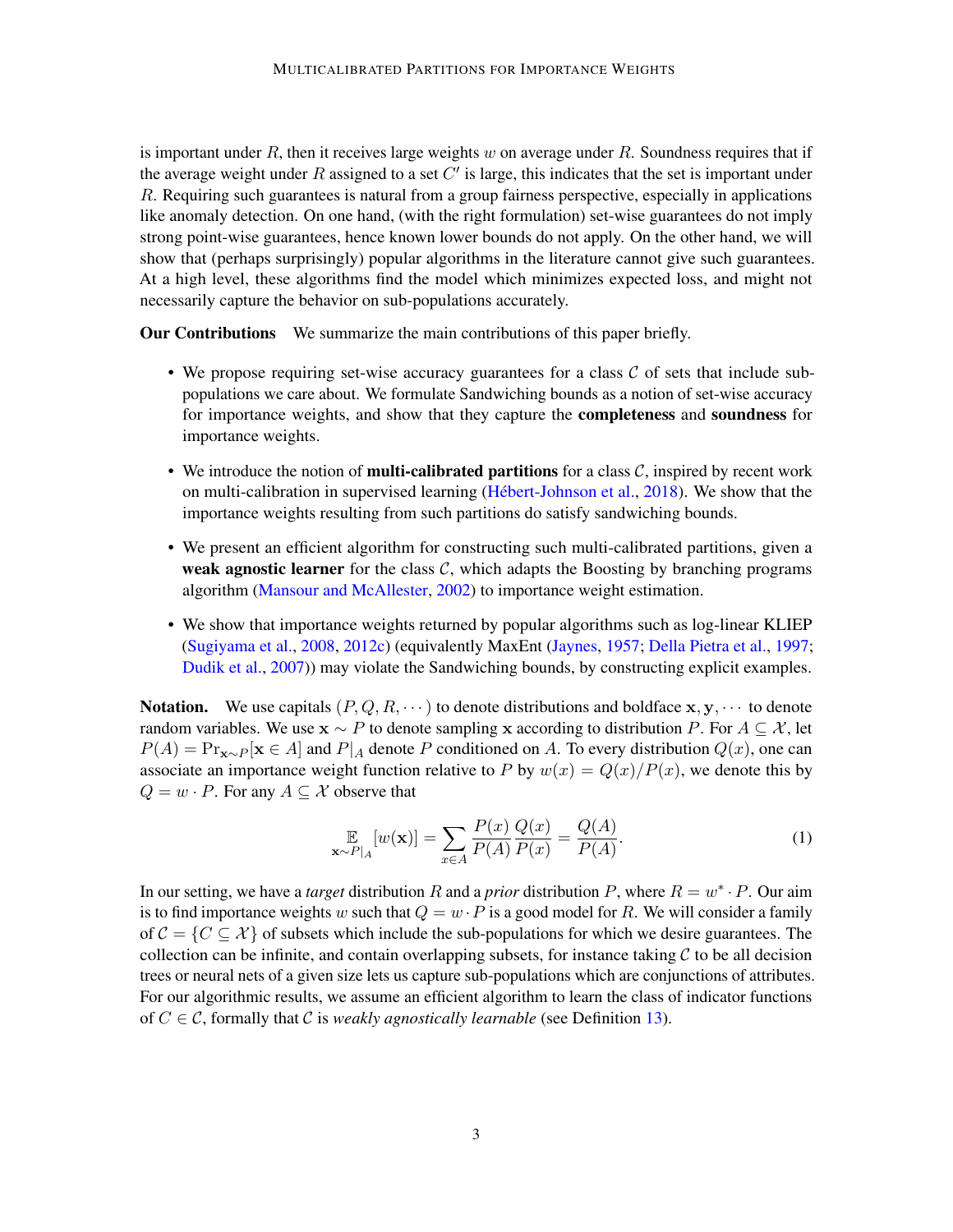# 2. Setwise guarantees and sandwiching bounds

We now rigorously formulate a notion called *sandwiching bounds* which formally capture the completeness and soundness requirements. We desire guarantees for a collection of sets  $C = \{C \subseteq \mathbb{R}\}$  $\mathcal{X}$  that include the sub-populations of interest. While our definitions make sense for arbitrary  $\mathcal{C}$ , our algorithmic results require the indicators of the sets to be efficiently weakly agnostically learnable. For a distribution R and a set C, let  $R|_C$  denote the distribution R conditioned on C. Ideally<sup>[1](#page-3-0)</sup> we would like the following strict Sandwiching bounds to hold for every  $C \in \mathcal{C}$ :

<span id="page-3-1"></span>
$$
\mathop{\mathbb{E}}_{\mathbf{x} \sim P|_C} [w^*(\mathbf{x})] \leq \mathop{\mathbb{E}}_{\mathbf{x} \sim R|_C} [w(\mathbf{x})] \leq \mathop{\mathbb{E}}_{\mathbf{x} \sim R|_C} [w^*(\mathbf{x})]. \tag{2}
$$

The quantity in the middle is one that we can compute from random samples of  $R$ , given  $w$ . We want it to be sandwiched between the expectations of the ground-truth scores  $w^*$  under  $P|_C$  and  $R|_C$ (note that we do not have access to  $w^*$  explicitly). When  $P|_C$  and  $R|_C$  are identical, the upper and lower bounds in Equation [\(2\)](#page-3-1) are equal. But in general, they could be far apart.

Let us see why sandwiching bounds indeed capture the aforementioned requirements. For the lower bound, observe that by Equation [\(1\)](#page-2-0),  $\mathbb{E}_{\mathbf{x} \sim P|_C}[w^*(\mathbf{x})] = R(C)/P(C)$  hence this inequality captures condition (1). The upper bound can be interpreted as saying that we want our weights to be conservative, they should not exaggerate the prevalence of anomalies within a set. This captures the soundness requirement in condition  $(2)$ , if we were to replace the learned weights w by the ground truth  $w^*$ , the average weights would only increase.

Equation [\(2\)](#page-3-1) implies the following outer inequality for  $w^*$  (independent of the model w):

$$
\mathbb{E}_{\mathbf{x} \sim P|_C} [w^*(\mathbf{x})] \leq \mathbb{E}_{\mathbf{x} \sim R|_C} [w^*(\mathbf{x})]. \tag{3}
$$

This is a consequence of convexity, as is apparent from the following restatement of Equation [\(2\)](#page-3-1), which says that for sandwiching, we want the weights  $w$  to have the right correlation with the true weights  $w^*$  under  $P|_C$ .

### <span id="page-3-3"></span>Lemma 1 *Equation* [\(2\)](#page-3-1) *is equivalent to*

$$
\left(\mathop{\mathbb{E}}_{\mathbf{x} \sim P|_{C}}[w^{*}(\mathbf{x})]\right)^{2} \leq \mathop{\mathbb{E}}_{\mathbf{x} \sim P|_{C}}[w(\mathbf{x})w^{*}(\mathbf{x})] \leq \mathop{\mathbb{E}}_{\mathbf{x} \sim P|_{C}}[w^{*}(\mathbf{x})^{2}].
$$
\n(4)

**Proof** We can rewrite the expectation under  $R|_C$  in Equation [\(2\)](#page-3-1) in terms of expectation under  $P|_C$ as follows

$$
\mathop{\mathbb{E}}_{\mathbf{x}\sim R|_C}[w(\mathbf{x})] = \frac{\sum_{x\in C} p(x)w(x)w^*(x)}{\sum_{x\in C} p(x)w^*(x)} = \frac{\mathop{\mathbb{E}}_{\mathbf{x}\sim P|_C}[w(\mathbf{x})w^*(\mathbf{x})]}{\mathop{\mathbb{E}}_{\mathbf{x}\sim P|_C}[w^*(\mathbf{x})]}
$$
(5)

$$
\mathbb{E}_{\mathbf{x} \sim R|_{C}}[w^{*}(\mathbf{x})] = \frac{\sum_{x \in C} p(x)w^{*}(x)^{2}}{\sum_{x \in C} p(x)w^{*}(x)} = \frac{\mathbb{E}_{\mathbf{x} \sim P|_{C}}[w^{*}(\mathbf{x})^{2}]}{\mathbb{E}_{\mathbf{x} \sim P|_{C}}[w^{*}(\mathbf{x})]}.
$$
(6)

<span id="page-3-5"></span><span id="page-3-4"></span><span id="page-3-2"></span> $\blacksquare$ 

Plugging these into Equation  $(2)$ , we can rewrite those inequalities as

$$
\mathop{\mathbb{E}}_{\mathbf{x} \sim P|_C}[w^*(\mathbf{x})] \leq \frac{\mathop{\mathbb{E}}_{\mathbf{x} \sim P|_C}[w(\mathbf{x})w^*(\mathbf{x})]}{\mathop{\mathbb{E}}_{\mathbf{x} \sim P|_C}[w^*(\mathbf{x})]} \leq \frac{\mathop{\mathbb{E}}_{\mathbf{x} \sim P|_C}[w^*(\mathbf{x})^2]}{\mathop{\mathbb{E}}_{\mathbf{x} \sim P|_C}[w^*(\mathbf{x})]}
$$

which is equivalent to Equation  $(4)$ .

<span id="page-3-0"></span><sup>1.</sup> In practice we allow a bit of slack, see Theorem [5.](#page-4-0)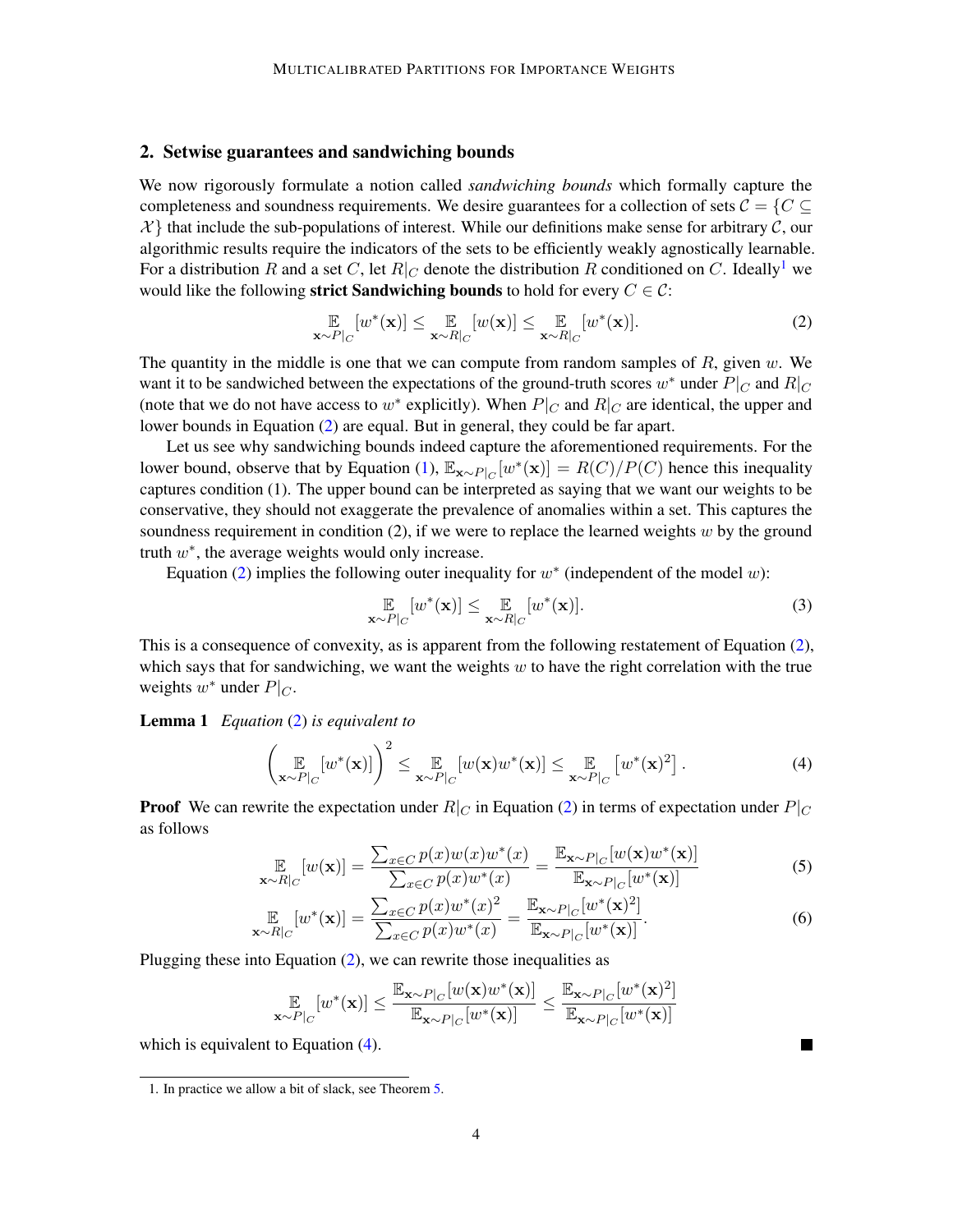# <span id="page-4-4"></span>3. Multi-calibrated partitions and sandwiching bounds

A collection of disjoint subsets  $S = \{S_i\}_{i=1}^m$  such that  $\cup_i S_i = \mathcal{X}$  is called a partition of  $\mathcal X$  of size m. For each  $x \in \mathcal{X}$ , there exists a unique  $S \in \mathcal{S}$  containing it. The family of distributions Q we consider are obtained by fixing a partition S of X and then reweighing each  $S \in S$  so that its weight matches R. Within S, we retain the marginal distribution  $P|_S$ . In this section, we assume that P and R are both supported on the entire domain X, so that the distributions  $P|_S$  and  $R|_S$  are well-defined for any non-empty subset S. We will relax this requirement in Section [3.1](#page-5-0)

Definition 2 *Given a prior distribution* P *and a target distribution* R *supported on* X *, and a partition* S *of* X *, the* (P, R, S)*-reweighted distribution* Q *over* X *is given by*

$$
Q(x) = R(S)P(x|S) \text{ for } S \in \mathcal{S} \text{ s.t. } x \in S. \tag{7}
$$

*Equivalently,*  $Q = w \cdot P$  *where*  $w(x) = R(S)/P(S)$  *for all*  $x \in S \in S$ *.* 

The equivalence follows by observing that  $R(S)P(x|S) = R(S)P(x)/P(S) = w(x)P(x)$ .

Intuitively, the goal of multi-calibration is to find a partition  $S$ , hopefully of small size, whose reweighting will be sufficient to get accuracy for a large family of tests  $C$ . We formalize this below.

**Definition 3** ( $\alpha$ -multi-calibration) Let  $\alpha > 0$ . A partition S of X is  $\alpha$ -multi-calibrated for  $(P, R, C)$ *if for every*  $C \in \mathcal{C}$  *and*  $S \in \mathcal{S}$ *, the*  $(P, R, \mathcal{S})$ *-reweighted distribution*  $Q$  *satisfies* 

<span id="page-4-1"></span>
$$
\left| Q(C \cap S) - R(C \cap S) \right| \leq \alpha R(S). \tag{8}
$$

<span id="page-4-5"></span>The multi-calibration condition has the following equivalent formulations (proved in Appendix  $A)$ :

Lemma 4 *Equation* [\(8\)](#page-4-1) *is equivalent to either of the following equations*

$$
\left| P(C|S) - R(C|S) \right| \le \alpha,\tag{9}
$$

<span id="page-4-3"></span><span id="page-4-2"></span><span id="page-4-0"></span>.

$$
\left| w(S) - \mathop{\mathbb{E}}_{\mathbf{x} \sim P|_{C \cap S}} [w^*(x)] \right| \le \frac{\alpha R(S)}{P(C \cap S)}.
$$
\n(10)

Equation [\(9\)](#page-4-2) reveals that the definition of multi-calibration is symmetric in  $P$  and  $R$ . Equation [\(10\)](#page-4-3) connects our definition to multi-calibration in the supervised setting from [Hébert-Johnson et al.](#page-13-0) [\(2018\)](#page-13-0). To see this, consider the importance weights  $w^*$  of R as the ground truth, and w as our prediction which is fixed for each  $S \in \mathcal{S}$ . For each S and  $C \in \mathcal{C}$ , we compare our prediction to the conditional expectation of the ground truth, analogous to the classical notion of calibration for a predictor [\(Dawid,](#page-12-7) [1982\)](#page-12-7).

**Multi-calibration implies sandwiching bounds.** For the weight function w, and  $k \ge 1$  define

$$
||w||_k = \left(\mathop{\mathbb{E}}_{\mathbf{x} \sim P} [w(\mathbf{x})^k] \right)^{1/k} = \left(\sum_{S \in \mathcal{S}} \frac{R(S)^k}{P(S)^{k-1}} \right)^{1/k}
$$

Observe  $||w||_1 = 1$  and  $||w||_k$  increases with k. The following result is proved in Appendix [A:](#page-16-0)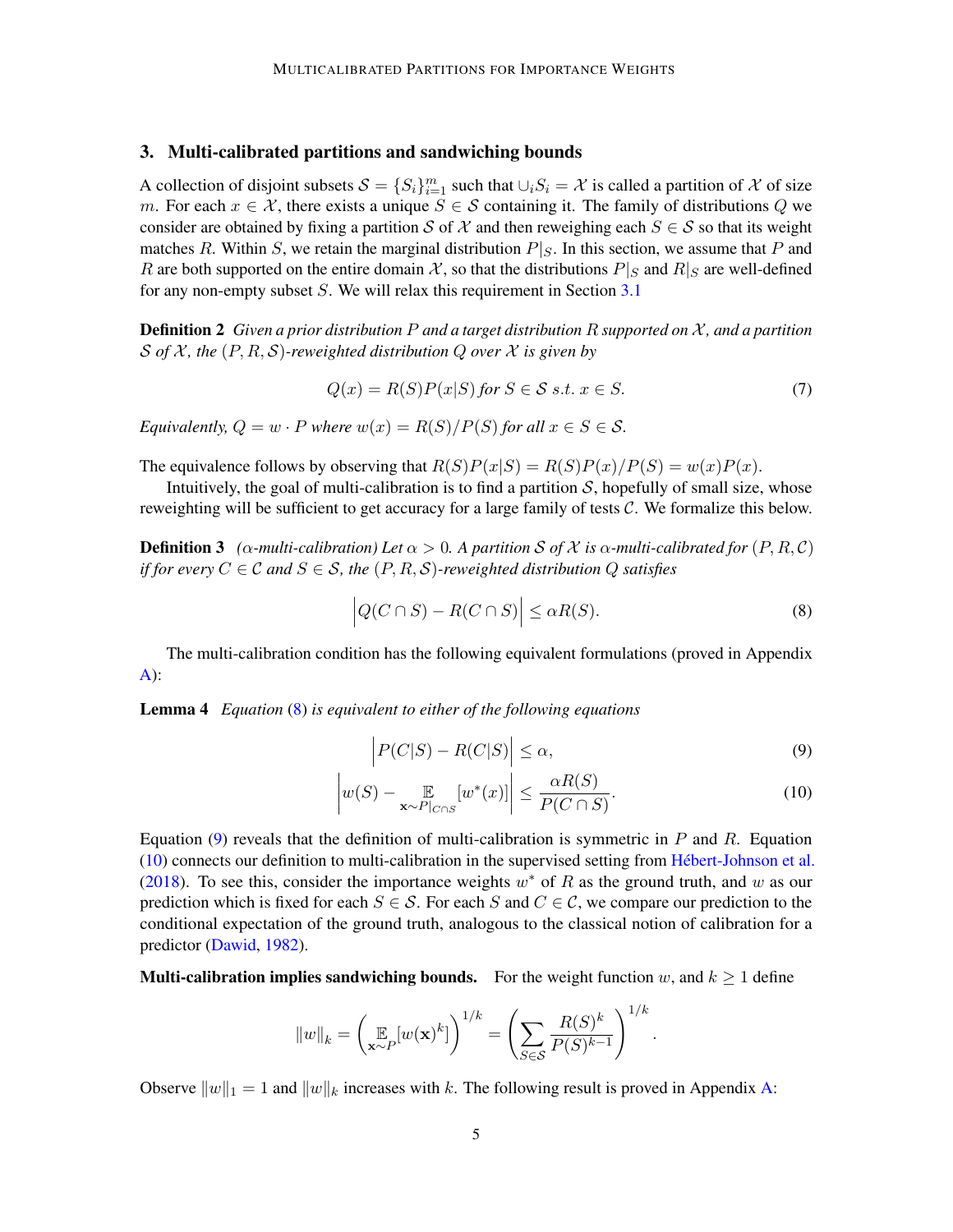**Theorem 5** If the partition S is  $\alpha$ -multi-calibrated for  $(P, R, C)$  and  $w : \mathcal{X} \to \mathbb{R}$  is the correspond*ing importance weight function, then*

<span id="page-5-1"></span>
$$
\mathop{\mathbb{E}}_{\mathbf{x} \sim P|_C} [w^*(\mathbf{x})] - 2\alpha \frac{\|w\|_2^2}{R(C)} \le \mathop{\mathbb{E}}_{\mathbf{x} \sim R|_c} [w(\mathbf{x})] \le \mathop{\mathbb{E}}_{\mathbf{x} \sim R|_C} [w^*(\mathbf{x})] + 3\alpha \frac{\|w\|_2^2}{R(C)} \tag{11}
$$

Comparing Theorem [5](#page-4-0) to the strict sandwiching requirement stated in Equation [\(2\)](#page-3-1), we see that the theorem allows for a slack of roughly  $\alpha ||w||_2^2$  $\binom{2}{2}/R(C)$ . Some such slack is unavoidable given our model where we only have access to random samples from both P and R. One can view  $\alpha$  above as the accuracy parameter which decides the sample complexity. With more samples,  $\alpha$  can be made smaller, hence we approach strict sandwiching, which can be thought of as the limit with infinitely many samples. In contrast, in Section [4,](#page-6-0) we give negative examples showing previous algorithms achieving  $\alpha$ -multi-accuracy do not satisfy Sandwiching bounds even for  $\alpha = 0$ . In particular, no bound analogous to Equation [\(11\)](#page-5-1) holds for those algorithms, even as the number of samples goes to infinity.

We justify why the terms  $R(C)$  and  $||w||_2$  appear in the slack. With access only to samples we cannot hope to give guarantees for sets  $C$  which are very small, for the same reason that guarantees for singleton point sets are not possible. In particular, with only a finite number of samples, we cannot tell whether  $R(C)$  is 0, or just very small, similarly with  $P(C)$ . Hence, we can only expect meaningful guarantees for sets where  $R(C)$  is reasonably large, say  $1/\alpha$ .

Similarly, some bound on the norm of the importance weights seems unavoidable. Imagine that we see a set S in our partition with 0.1-fraction of the samples from R, but no samples from P. It is hard to tell with finitely many samples whether  $P(S) = 0$  so the importance weight here tends to infinity or whether  $P(S)$  is non-zero but small, say,  $1/10\alpha$ , so the importance weight is just very large. The simple solution would be to assume a hard bound  $\max w^*(x) \leq B$  for some constant B. We only require a bound on the  $l_2$  norm which is weaker, because our weights always satisfy  $||w||_2^2 \le ||w^*||_2^2 \le \max_x w^*(x).$ 

# <span id="page-5-0"></span>3.1. A relaxed notion of multi-calibration

We now relax the notion of multi-calibration to handle the case where  $R$  and  $P$  might not have identical supports. We do this in a *robust* manner, that lets us handle the case where one of P and R assigns non-zero but tiny probability to some set T. For such T, enforcing the closeness of  $P(C|T)$ and  $R(C|T)$  based on random samples will be very expensive in terms of sample complexity. Such T corresponds to a region where the importance weight  $w(T) = R(T)/P(T)$  is either very high or very low. We will relax our defintion to allow regions in the partition with  $w(T) \leq \beta$  or  $w(T') \geq 1/\beta$  for some parameter  $\beta$  without having to determine exactly what those weights are (which in itself would require many samples). This motivates the following definition.

**Definition 6** Let  $\alpha \geq 0, \beta \geq 0$ , let  $\mathcal{C} \subseteq 2^{\mathcal{X}}$  be a collection of sets. The partition  $\mathcal{S} =$  ${S_1, \ldots, S_m, T_0, T_1}$  *is*  $(\alpha, \beta)$ *-multi-calibrated for* C *under* P, R *if* 

<span id="page-5-2"></span>
$$
P(T_0) \le \min(\beta, R(T_0)), \ R(T_1) \le \min(\beta, P(T_1)), \tag{12}
$$

$$
\forall C \in \mathcal{C}, i \in [m], \left| Q(C \cap S_i) - R(C \cap S_i) \right| \leq \alpha R(S_i). \tag{13}
$$

 $(\alpha, \beta)$ -multi-calibration permits two *exceptional* subsets  $T_0$  and  $T_1$  that do not satisfy Equation [\(8\)](#page-4-1), but these subsets must have small measure under P and R respectively. We will use  $\mathcal{T} = \{T_0, T_1\}$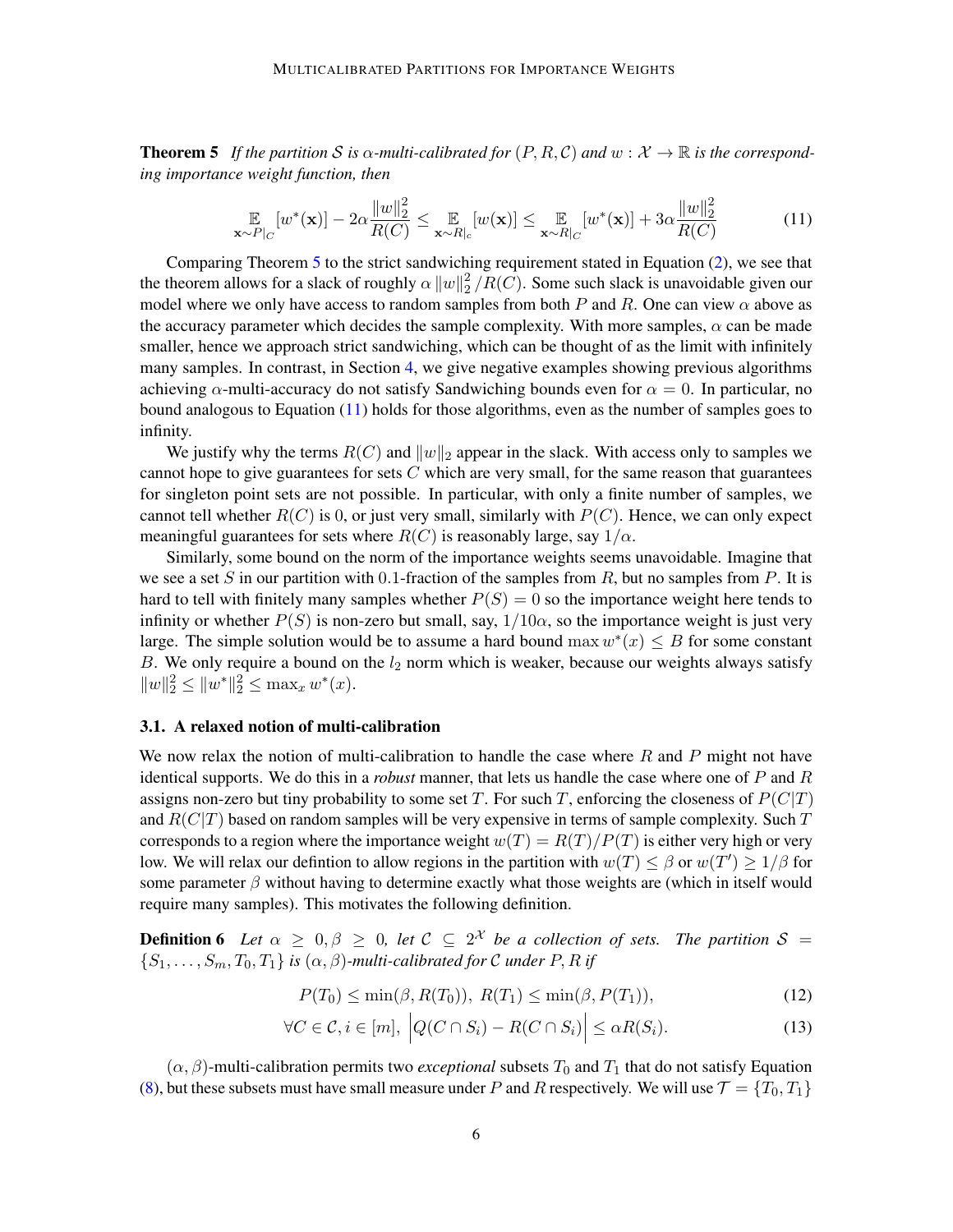to denote the exceptional sets. The advantage of allowing for  $\mathcal T$  is that for every  $S \in \mathcal S \setminus \mathcal T$ , we *can ensure* that  $w(S) = R(S)/P(S)$  lies in the range  $(\beta, 1/\beta)$ , since sets violating this bound may be absorbed in T. This lets us enforce Equation [\(13\)](#page-5-2) with sample complexity that depends on  $1/\beta$ .

When  $\beta = 0$  we recover the notion of  $\alpha$ -multi-calibration. When  $\beta > 0$ , we show that the distributions R and P are  $\beta$ -close in statistical distance to distributions  $R^h$  and  $P^h$  respectively that are indeed  $\alpha$ -multicalibrated.

<span id="page-6-3"></span>**Lemma 7** Define the distribution  $P^h$  which is identical to P on  $\mathcal{S} \setminus \{T_0\}$ . Let  $P^h(T_0) = P(T_0)$ , and  $P^h|_{T_0} = R|_{T_0}$ . Similarly, define  $R^h$  to be identical to R on  $S \setminus \{T_1\}$ . Let  $R^h(T_1) = R(T_1)$ , and  $R^h|_{T_1} = P|_{T_1}$ . If the partition  $\mathcal S$  is  $(\alpha,\beta)$ -multi-calibrated for  $(P,R,\mathcal C)$ , then  $\textrm{d}_{\textrm{TV}}(P^h,P) \leq \beta$ ,  $\text{d}_{\text{TV}}(R^h, R) \leq \beta$ , and the partition  $\mathcal S$  is  $\alpha$ -multi-calibrated for  $(P^h, R^h, \mathcal C).$ 

We show a sandwiching bound for  $(\alpha, \beta)$ -multi-calibration. The error terms depend on  $\beta$  and  $||w||_4^2$  $\frac{2}{4}$  in comparison to Theorem [5.](#page-4-0) The proof appears in Appendix [B.](#page-18-0)

<span id="page-6-2"></span>**Theorem 8** Assume the partition S is  $(\alpha, \beta)$ -multi-calibrated for  $(P, R, C)$  and  $w : \mathcal{X} \to \mathbb{R}$  is the *corresponding importance weight function. Let*

$$
\ell(\alpha, \beta, w) = \alpha \|w\|_2^2 + \sqrt{\beta} \|w\|_4^2.
$$
 (14)

*Then for every*  $C \in \mathcal{C}$ ,

$$
\mathop{\mathbb{E}}_{\mathbf{x}\sim P|_C}[w^*(\mathbf{x})] - \frac{2\ell(\alpha,\beta,w)}{R(C)} - \frac{2(\alpha+2\beta)}{P(C)} \leq \mathop{\mathbb{E}}_{\mathbf{x}\sim R|_c}[w(\mathbf{x})] \leq \mathop{\mathbb{E}}_{\mathbf{x}\sim R|_C}[w^*(\mathbf{x})] + \frac{3\ell(\alpha,\beta,w)}{R(C)}. \tag{15}
$$

#### <span id="page-6-0"></span>4. Multi-accuracy alone does not guarantee sandwiching

We consider two well-studied methods for density ratio estimation; log-linear KLIEP [\(Sugiyama](#page-14-9) [et al.,](#page-14-9) [2008,](#page-14-9) [2012c\)](#page-15-0) and MaxEnt [\(Jaynes,](#page-13-3) [1957;](#page-13-3) [Della Pietra et al.,](#page-12-6) [1997;](#page-12-6) [Kazama and Tsujii,](#page-13-5) [2003;](#page-13-5) [Dudik et al.,](#page-13-4) [2007\)](#page-13-4), which are essentially duals of each other. Our motivation for considering these algorithms is two-fold. Firstly, they can be interpreted as giving a set-wise guarantee we call multi-accuracy, in analogy with the corresponding notion in supervised learning [\(Hébert-Johnson](#page-13-0) [et al.,](#page-13-0) [2018;](#page-13-0) [Kim et al.,](#page-14-10) [2019\)](#page-14-10), which is weaker than multi-calibration. Secondly, these algorithms are known to out-perform other density-ratio estimation algorithms in the non-realizable setting [\(Kanamori et al.,](#page-13-6) [2010\)](#page-13-6). To state these algorithms, we define two families of distributions.

**Definition 9** *For*  $\alpha \in [0,1]$ *, the distribution Q is*  $\alpha$ *-multi-accurate in expectation (* $\alpha$ *-multiAE) for*  $(R, C)$  *if for every*  $C \in \mathcal{C}$ , *it holds that*  $|Q(C) - R(C)| \leq \alpha$ . Define  $K^{\alpha} = K^{\alpha}(R, C)$  *to be the set of all*  $\alpha$ *-multi-accurate distributions for*  $(R, C)$ *.* 

 $\alpha$ -multi-calibration for the partition S implies multi-accuracy in expectation for the re-weighted distribution Q; this follows by summing Equation [\(8\)](#page-4-1) over all  $S \in \mathcal{S}$ . For every C and  $\alpha \geq 0$ , the set  $K^{\alpha}$  is a convex set, since it is given by linear constraints, and it is non-empty since  $R \in K^{\alpha}$ . Our second family of distributions are Gibbs distributions.

Definition 10 *A Gibbs distribution is a distribution of the form*

<span id="page-6-1"></span>
$$
Q(x) = P(x) \exp\left(\sum_{c \in C} \lambda_c c(x) - \lambda_0\right). \tag{16}
$$

Let  $\mathcal{G} = \mathcal{G}(P, \mathcal{C})$  *denote the set of all Gibbs distributions.*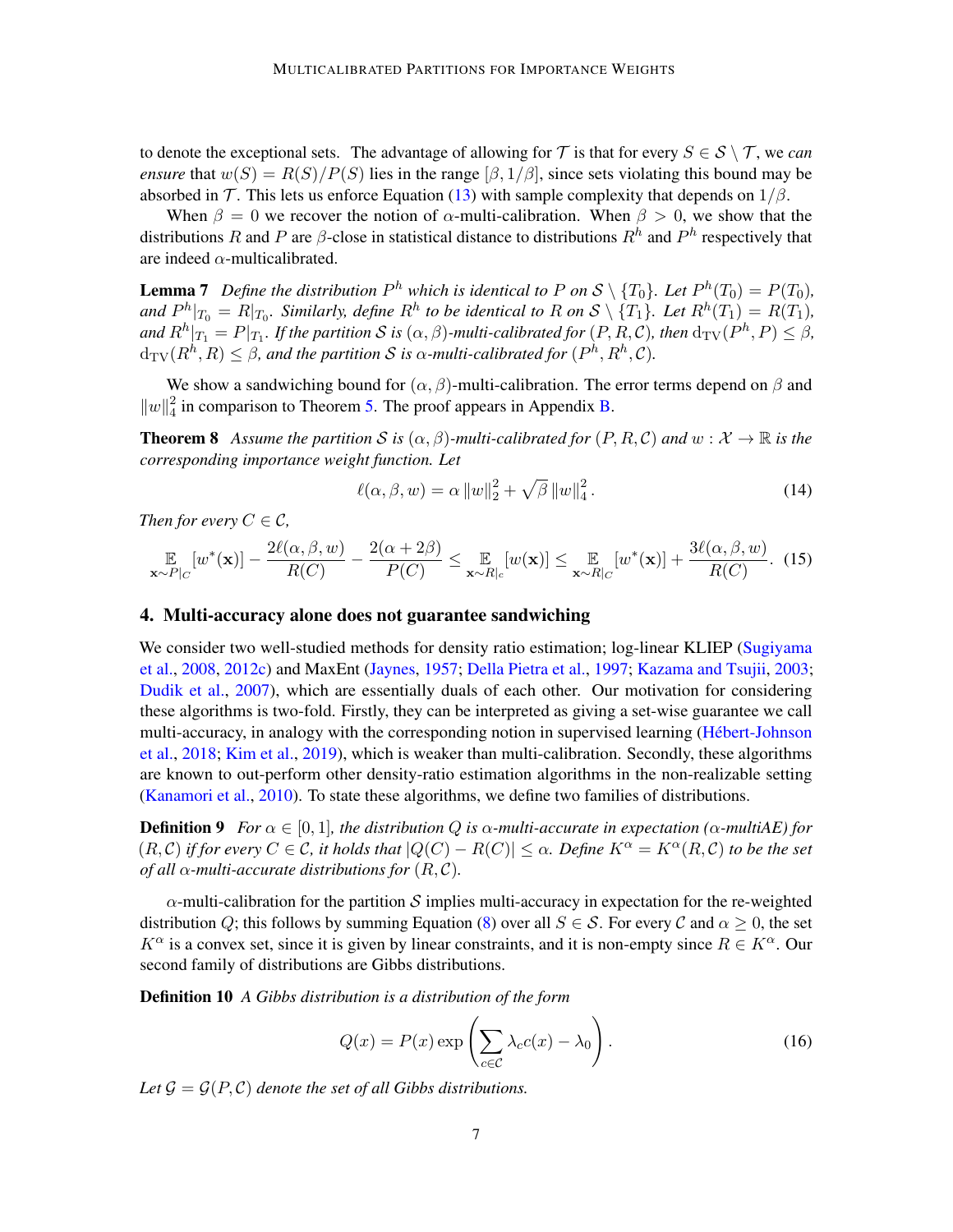Note that the free parameters are  $\lambda_c = {\lambda_c}_{c \in \mathcal{C}}$ , from these, we set the normalization constant  $\lambda_0$ to ensure that  $\mathbb{E}_P[w(\mathbf{x})] = 1$ , so that Q is a distribution. We now describe log-linear KLIEP and MaxEnt, both of which find a multi-accurate Gibbs distribution.

- 1. Log-linear KLIEP [\(Sugiyama et al.,](#page-14-9) [2008;](#page-14-9) [Nguyen et al.,](#page-14-4) [2007;](#page-14-4) [Sugiyama et al.,](#page-15-0) [2012c\)](#page-15-0) : Find the Gibbs distribution  $Q \in \mathcal{G}$  that minimizes  $D(R||Q)$ . The goal in [Sugiyama et al.](#page-14-9) [\(2008\)](#page-14-9) is to find a good density-ratio estimate. Essentially this algorithm is proposed in the work of [Nguyen et al.](#page-14-4) [\(2007\)](#page-14-4) for estimating KL divergence.
- 2. MaxEnt [\(Jaynes,](#page-13-3) [1957;](#page-13-3) [Della Pietra et al.,](#page-12-6) [1997;](#page-12-6) [Kazama and Tsujii,](#page-13-5) [2003;](#page-13-5) [Dudik et al.,](#page-12-8) [2004,](#page-12-8) [2007\)](#page-13-4) : Find the distribution  $Q^{\alpha} \in K^{\alpha}$  that minimizes  $D(Q||P)$ .

We have not found the equivalence of these algorithms noted explicitly in the literature, but it follows from known results on convex duality [\(Della Pietra et al.,](#page-12-6) [1997;](#page-12-6) [Kazama and Tsujii,](#page-13-5) [2003;](#page-13-5) [Dudik et al.,](#page-13-4) [2007\)](#page-13-4).

**Lemma 11** [\(Dudik et al.,](#page-13-4) [2007,](#page-13-4) Theorem 2) For  $Q \in \mathcal{G}(P,\mathcal{C})$  as in Equation [\(16\)](#page-6-1), let  $\ell_1(Q)$  =  $\sum_{c \in \mathcal{C}} |\lambda_c|$ *.*  $Q^{\alpha} \in K^{\alpha} \cap \mathcal{G}$  *is the optimal solution to each of the following programs:* 

<span id="page-7-0"></span>
$$
\min_{Q \in K^{\alpha}} D\left(Q \| P\right),\tag{17}
$$

$$
\min_{Q \in \mathcal{G}} D(R||Q) + \alpha \ell_1(Q). \tag{18}
$$

The first program is the one solved by MaxEnt. The second is an  $\ell_1$ -regularized version of the program considered by KLIEP. We derive the exact KLIEP program by setting  $\alpha = 0$ , in the MaxEnt literature this was analyzed by [Della Pietra et al.](#page-12-6) [\(1997\)](#page-12-6). Our main result in this section is that these algorithms do not guarantee sandwiching bounds. The proof is in Appendix [C.](#page-23-0)

<span id="page-7-1"></span>**Theorem 12** Fix any constant  $B > 1$ , and  $\alpha \geq 0$ . There exist distributions P, R on  $\{0,1\}^n$ , a *collections of sets* C and  $C \in \mathcal{C}$  *such that if*  $Q^{\alpha} = w \cdot P$  *is the solution to Program* [\(17\)](#page-7-0) *then* 

$$
\mathop{\mathbb{E}}_{\mathbf{x} \sim P|_C} [w^*(\mathbf{x})] > B \mathop{\mathbb{E}}_{\mathbf{x} \sim R|_C} [w(\mathbf{x})].
$$

*There exist distributions*  $P_1, R_1$  *on*  $\{0,1\}^n$ , *a collections of sets*  $C_1$  *and*  $C_1 \in C_1$  *such that if*  $Q_1^{\alpha} = w_1 \cdot P_1$  *is the solution to Program* [\(17\)](#page-7-0)*, then writing*  $R_1 = w_1^* \cdot P_1$ *,* 

$$
\mathop{\mathbb{E}}_{\mathbf{x}\sim R_1|_C}[w_1(\mathbf{x})] > B \mathop{\mathbb{E}}_{\mathbf{x}\sim R_1|_C}[w_1^*(\mathbf{x})].
$$

Let us give some intuition for why multi-accuracy by itself cannot guarantee sandwiching whereas multi-calibration does. We remind the reader of Lemma [1,](#page-3-3) which rephrases the sandwiching conditions as saying that the correlation between  $w(x)$  and  $w^*(x)$  under  $P|_C$  behaves as expected. Multi-accuracy can be rephrased as saying that

$$
\mathop{\mathbb{E}}_{P|_C} [w(x)] = \frac{Q(C)}{P(C)} \approx \frac{R(C)}{P(C)} = \mathop{\mathbb{E}}_{P|_C} [w^*(x)].
$$

Thus while it guarantees that  $w(x)$  and  $w^*(x)$  have similar expectations under  $P|_C$ , it does not give guarantees on their correlation. In contrast, the calibration property of multi-calibration (captured by Equation [\(10\)](#page-4-3)) guarantees that conditioned on each value  $w(x) = w(S)$ , the expected value of  $w^*(x)$  under  $P|_C$  is close to  $w(S)$ . This ensures that  $w(x)$  and  $w^*(x)$  are better correlated.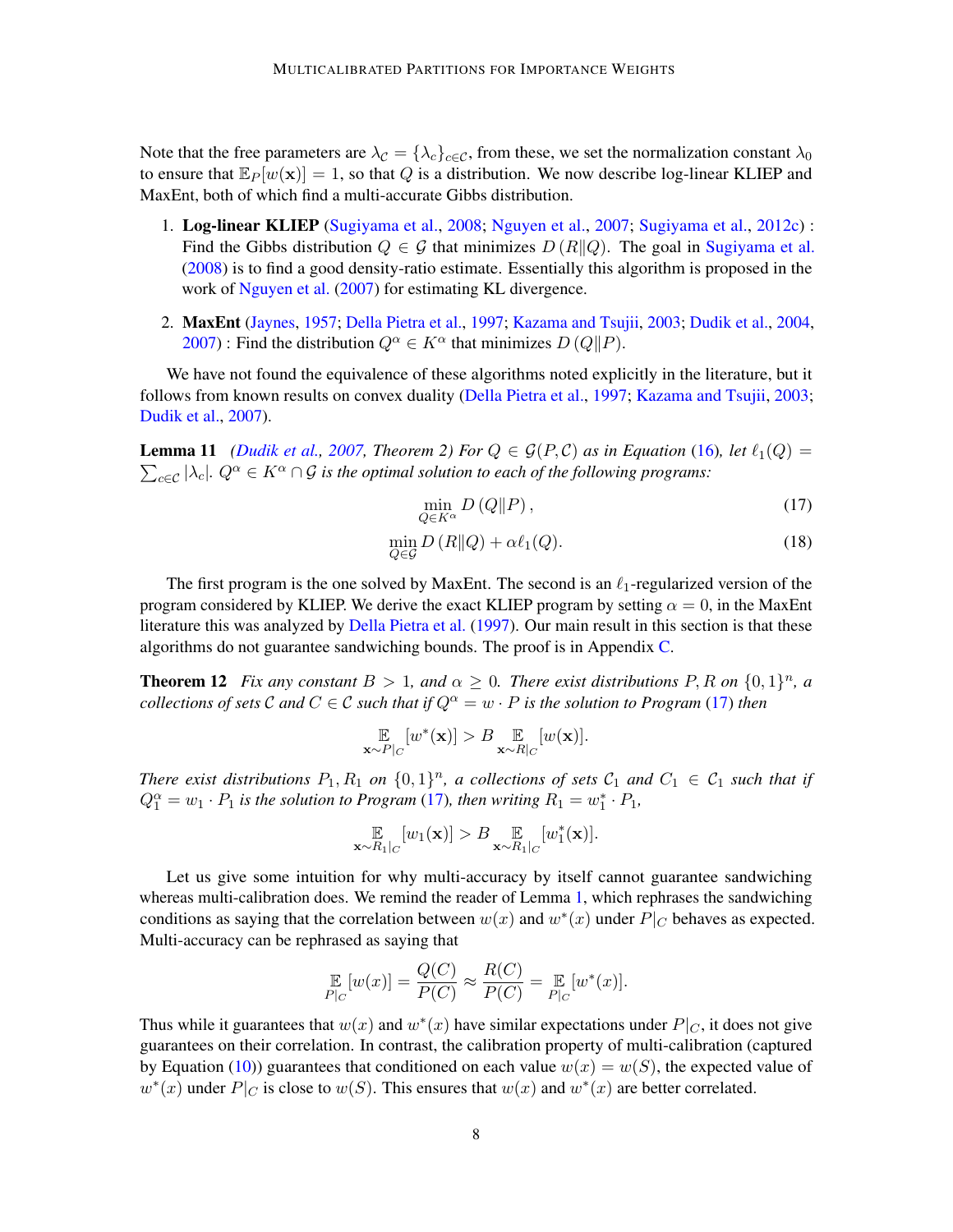# 5. Algorithm for multi-calibration

In this section, we give an efficient algorithm that computes a multicalibrated partition, given access to a weak agnostic learner for  $C$ . The algorithm is inspired by Boosting via Branching Programs from [Mansour and McAllester](#page-14-8) [\(2002\)](#page-14-8). We first define weak agnostic learning [\(Ben-David et al.,](#page-12-9) [2001;](#page-12-9) [Kalai et al.,](#page-13-7) [2008\)](#page-13-7). Given a collection of sets  $C \subseteq 2^{\mathcal{X}}$ , we associate  $C \in \mathcal{C}$  with its indicator function  $c: \mathcal{X} \to \{0, 1\}$ . With this view, we can also regard the set C as a hypothesis class with binary-valued functions  $c : \mathcal{X} \to \{0, 1\}.$ 

<span id="page-8-0"></span>Definition 13 *A* (α, α′ , L)*-weak agnostic learning algorithm for a class* C *is given* L *samples from a distribution*  $\mathcal{D} = (\mathbf{x}, \mathbf{y})$  *where*  $\mathbf{x} \in \mathcal{X}$  *and*  $\mathbf{y} \in \{0, 1\}$ *. If there exists a set*  $C \in \mathcal{C}$  *with corresponding indicator function*  $c: \mathcal{X} \to \{0,1\}$  *such that*  $\Pr_{\mathcal{D}}[c(\mathbf{x}) = \mathbf{y}] \geq (1+\alpha)/2$ *, then the learner will return an indicator function*  $c': \mathcal{X} \to \{0,1\}$  *corresponding to some*  $C' \in \mathcal{C}$  *such that*  $\Pr_{\mathcal{D}}[c'(\mathbf{x}) = \mathbf{y}] \ge (1 + \alpha')/2$  for some  $0 < \alpha' \le \alpha$ .

We allow  $\alpha - \alpha'$  to depend on L, typically it decreases with L. In the above definition, for simplicity we have defined the learner to be a proper learner (it returns a hypothesis within  $\mathcal{C}$ ), and do not allow for probability of error. Given two distributions P and R, a weak learner for C can be used to find  $C \in \mathcal{C}$  such that  $|R(C) - P(C)|$  is large, a view that we will use hereafter.

Informally, the weak agnostic learning assumption says that if there is a hypothesis in  $\mathcal C$  that labels the data reasonably well (say with 0-1 loss of 0.7), then we can efficiently find one that has a non-trivial advantage over random guessing (say with 0-1 loss of 0.51). Weak agnostic learning was introduced in [\(Ben-David et al.,](#page-12-9) [2001\)](#page-12-9). It captures a common modeling assumption in practice, and is a well-studied notion in the computational learning literature [Kalai et al.](#page-13-7) [\(2008\)](#page-13-7); [Kanade](#page-13-8) [and Kalai](#page-13-8) [\(2009\)](#page-13-8); [Feldman](#page-13-9) [\(2009\)](#page-13-9). The assumption has also been used in previous works in the multi-calibration literature [\(Hébert-Johnson et al.,](#page-13-0) [2018;](#page-13-0) [Jung et al.,](#page-13-10) [2021\)](#page-13-10).

Given sample access to distributions  $P, R$ , we will construct a multicalibrated partition by starting from the trivial partition and iteratively modifying it till we achieve multi-calibration. We use  $(S^t, \mathcal{T}_0, \mathcal{T}_1)$  to denote the  $t^{th}$  partition, and  $Q^t$  to denote the corresponding reweighted distribution. The partition consists of three groups of sets:

- Large weights:  $\mathcal{T}_0$  consisting of sets T such that  $R(T)/P(T) \geq 2/\beta$ .
- Small weights:  $\mathcal{T}_1$  consisting of sets T such that  $R(T)/P(T) \leq \beta/2$ .
- **Medium weights:**  $S^t$  will consists of sets S such that  $R(S)/P(S) \in [\beta/2, 2/\beta]$ .

The collections  $\mathcal{T}^0, \mathcal{T}^1$  start empty and grow monotonically. Once set T is added to either, that set is not modified. All sets in  $\mathcal{T}_0$  will eventually be merged into a single set  $T_0$  such that  $P(T_0) \leq \beta$ , while the sets in  $\mathcal{T}_1$  will be merged into  $T_1$ . Doing the merging at the end simplifies the analysis, but it is fine to think of each as a single state that keeps growing. Our algorithm will mostly focus on the medium sets in  $S^t$ , although occasionally sets will be added to  $\mathcal{T}_0$  or  $\mathcal{T}_1$ , hence we use the superscript t to account for how it changes over iterations. The algorithm combines two operations.

• Split: This operation takes  $S \in \mathcal{S}_t$  where  $R(S), P(S)$  are sufficiently large, and  $C \in \mathcal{C}$  such that  $|P(C|S) - R(C|S)| > \alpha'$ , and split S into two states,  $C \cap S$  and  $\overline{C} \cap S$ . We find the pair S, C by running the weak agnostic learner to distinguish the distributions  $P|_S$  and  $R|_S$ . The new sets are classified as small, medium or large.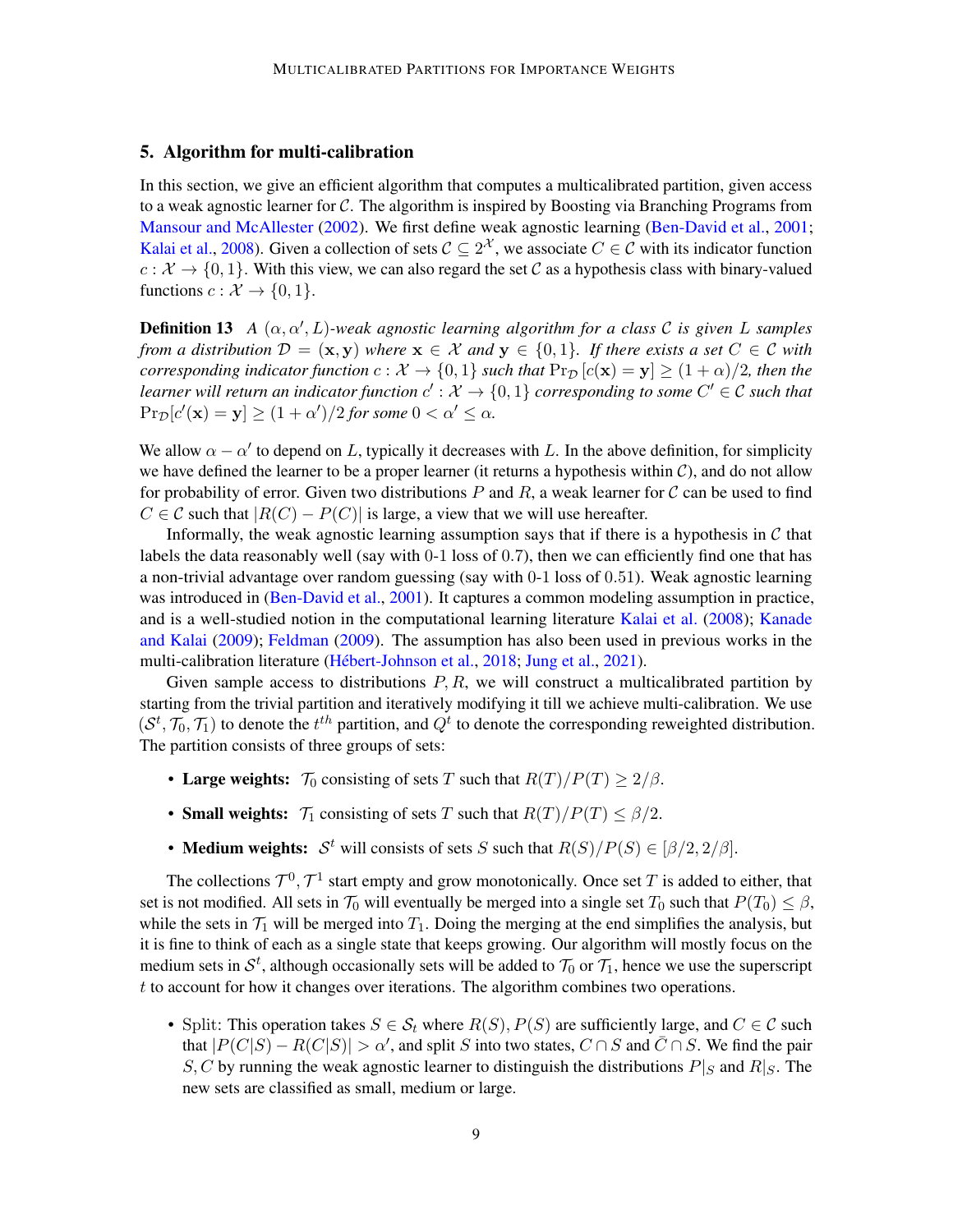• Merge: This operation is applied to  $S<sup>t</sup>$  when the number states in it goes beyond a certain bound. It merges those states in  $\mathcal{S}^t$  with similar importance weights into a single state, and halves the number of states.

Algorithm 1  $\text{Split}(S, C)$ Input:

- $S \in \mathcal{S}_t$  s.t.  $R(S) \geq \beta/4m$ ,  $P(S) \geq \beta/4m$ .
- $C \in \mathcal{C}$  s.t.  $|R(C|S) P(C|S)| > \alpha'$ .

Replace S with the two states  $S_0 = S \cap C$  and  $S_1 = S \cap \overline{C}$ .

We will analyze the Split operation using  $D(Q_t||P)$  as the potential function.

<span id="page-9-0"></span>**Lemma 14** *We have*  $D(Q_{t+1}||P) - D(Q_t||P) \ge 4R(S)\alpha'^2$ .

**Proof** Since  $Q_{t+1}$  differs from  $Q_t$  by splitting S into  $S \cap C$  and  $S \cap \overline{C}$ , we can write the LHS as

$$
R(S \cap C) \log \left( \frac{R(S \cap C)}{P(S \cap C)} \right) + R(S \cap \bar{C}) \log \left( \frac{R(S \cap \bar{C})}{P(S \cap \bar{C})} \right) - R(S) \log \left( \frac{R(S)}{P(S)} \right)
$$
  
=  $R(S \cap C) \log \left( \frac{R(S \cap C)P(S)}{R(S)P(S \cap C)} \right) + R(S \cap \bar{C}) \log \left( \frac{R(S \cap \bar{C})P(S)}{R(S)P(S \cap \bar{C})} \right)$   
=  $R(S) \left( R(C|S) \log \left( \frac{R(C|S)}{P(C|S)} \right) + R(\bar{C}|S) \log \left( \frac{R(\bar{C}|S)}{P(\bar{C}|S)} \right) \right).$  (19)

The expression in braces is the KL divergence between two Bernoulli random variables that are 1 with probability  $R(C|S)$  and  $P(C|S)$  respectively. Hence applying Pinsker's inequality [\(Cover and](#page-12-10) [Thomas,](#page-12-10) [2006\)](#page-12-10) gives the desired bound:

$$
R(C|S)\log\left(\frac{R(C|S)}{P(C|S)}\right) + R(\bar{C}|S)\log\left(\frac{R(\bar{C}|S)}{P(\bar{C}|S)}\right) \ge \left|R(C|S) - P(C|S)\right|^2 \ge 4\alpha'^2. \tag{20}
$$

Unlike Split, Merge can reduce the KL divergence, but we can bound the loss.

**Lemma 15** *We have*  $D(Q_t || P) - D(Q_{t+1} || P) \le \delta$ .

**Proof** Let  $S'_1, \ldots, S'_\ell \in S_t$  denote the states that are merged to form  $S_i \in S_{t+1}$ . For each  $k \in [\ell]$ ,

$$
\frac{R(S'_k)/P(S'_k)}{R(S_i)/P(S_i)} \le e^{\delta}.
$$

We use this to bound the decrease in potential from  $S_i$  as

$$
\sum_{k=1}^{\ell} R(S'_k) \log \left( \frac{R(S'_k)}{P(S'_k)} \right) - R(S_i) \log \left( \frac{R(S_i)}{P(S_i)} \right) = \sum_{k=1}^{\ell} R(S'_k) \left( \log \left( \frac{R(S'_k)}{P(S'_k)} \right) - \log \left( \frac{R(S_i)}{P(S_i)} \right) \right)
$$

$$
= \sum_{k=1}^{\ell} R(S'_k) \log \left( \frac{R(S'_k)/P(S'_k)}{R(S_i)/P(S_i)} \right) \le \sum_{k=1}^{\ell} R(S'_k) \delta = R(S_i) \delta.
$$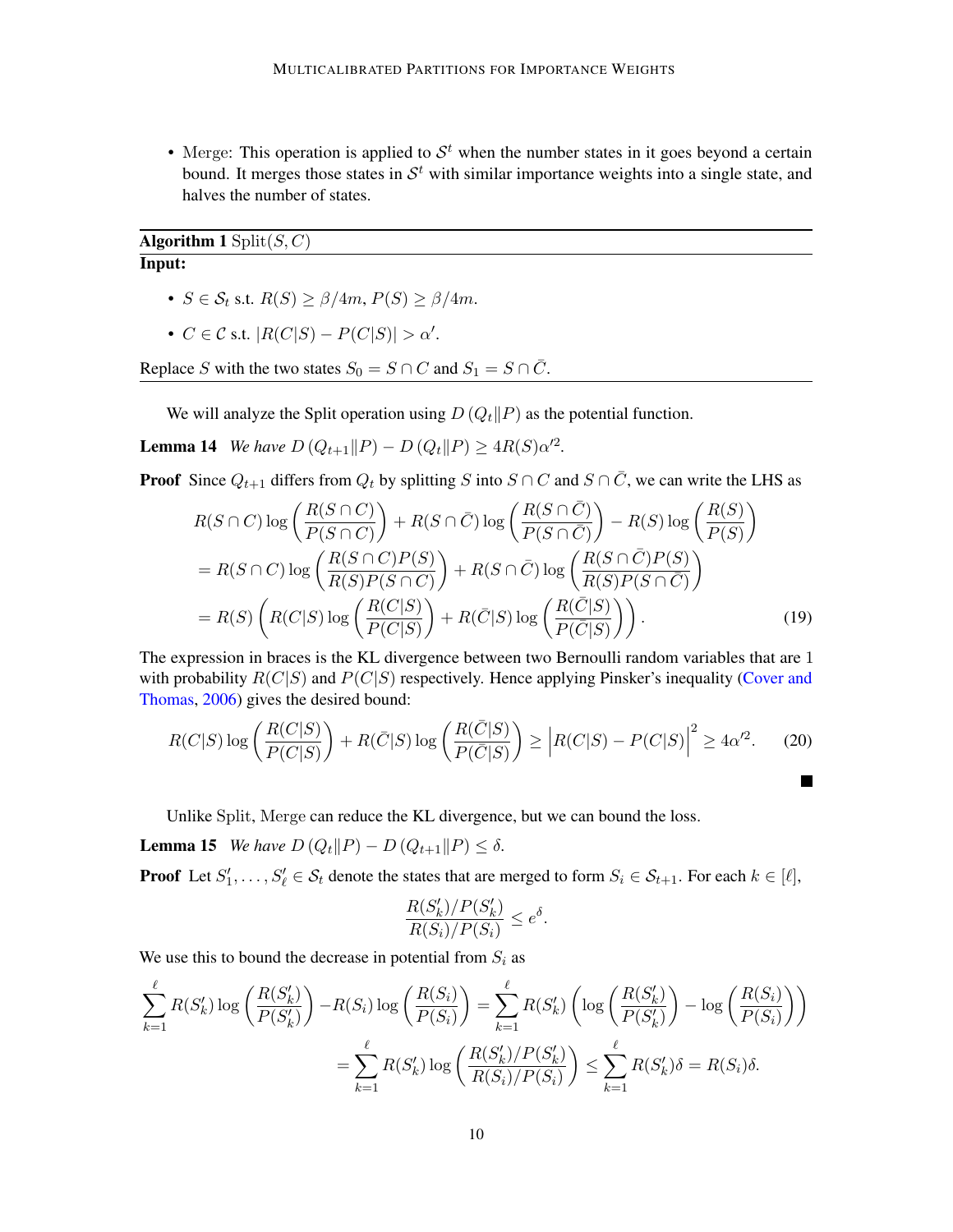# **Algorithm 2** Merge $(\delta)$ **Input:** parameter  $\delta$ .

- 1. Let  $m = \lceil \frac{1}{\delta} \rceil$  $\frac{1}{\delta}\log\left(\frac{4}{\beta^2}\right)$ ].
- 2. For each  $i \in \{1, ..., m\}$ : Form a new state  $S_i$  by merging all states  $S' \in S_j$  such that

$$
\frac{R(S')}{P(S')}\in \left(\frac{e^{(i-1)\delta}\beta}{2},\frac{e^{i\delta}\beta}{2}\right].
$$

 $\overline{\phantom{a}}$ 

3. Let  $\mathcal{S}^{t+1} = \{S_i\}_{i=1}^m$ , discarding any empty states.

The claim follows by summing over all  $S_i \in S_{t+1}$ .

We use these in Algorithm [3](#page-11-0) which computes a multi-calibrated partition.

To sketch the overall analysis briefly, we have shown that  $D(Q_t||P)$  increases during a Split, and decreases during a Merge. But there are  $m$  Split operations between any two Merge operations, so overall  $D(Q_t||P)$  increases, but can never exceed  $D(R||P)$ . Details appear in appendix [D.](#page-26-0)

<span id="page-10-0"></span>**Theorem 16** Given an  $(\alpha, \alpha', L)$  weak agnostic learning algorithm for C, Algorithm [3](#page-11-0) returns *an*  $(\alpha, \beta)$ -multi-calibrated partition of size  $m = O(\log(1/\beta)/(\alpha'^2\beta))$  that can be represented by *a* C-branching program where each node is labelled by  $c \in \mathcal{C}$ . The algorithm performs  $T =$  $\widetilde{O}(D(R||P)/(\beta^2\alpha'^4))$  *Split and Merge operations. It makes*  $O(T)$  *calls to the weak agnostic learner,* where each call requires  $\widetilde{O}(L/(\beta^2\alpha'^2))$  samples from each of R and P.

# 6. Other Related Work

In Section [1,](#page-0-1) we discussed some of the diverse applications of importance weights or density-ratio estimation which span many communities. We refer the reader to the book [\(Sugiyama et al.,](#page-15-8) [2012b\)](#page-15-8) for a more comprehensive overview of the related work, especially in the context of the machine learning literature. In addition to density ratio estimation, relevant results appear in the literature under the subject of divergence estimation [\(Nguyen et al.,](#page-14-4) [2007,](#page-14-4) [2010;](#page-14-5) [Wang et al.,](#page-15-3) [2005,](#page-15-3) [2009\)](#page-15-4), learning max-Entropy distributions [\(Jaynes,](#page-13-3) [1957;](#page-13-3) [Dudik et al.,](#page-13-4) [2007\)](#page-13-4) and domain adaptation [\(Cortes](#page-12-2) [et al.,](#page-12-2) [2010;](#page-12-2) [Ben-David and Urner,](#page-12-3) [2012;](#page-12-3) [Redko et al.,](#page-14-11) [2019\)](#page-14-11). Kernel based approaches for estimating importance weights have also been proposed, starting with Kernel Mean Matching (KMM) introduced in [Huang et al.](#page-13-11) [\(2007\)](#page-13-11). If the underlying kernel is universal, then under the limit of infinite data KMM provably recovers the true importance weights [\(Cortes et al.,](#page-12-11) [2008;](#page-12-11) [Huang et al.,](#page-13-11) [2007\)](#page-13-11). In the limit of finite data however, kernel based approaches can be interpreted as generalizations of moment-matching methods such as [\(Qin,](#page-14-12) [1998\)](#page-14-12) which seek to match some moments of the data [\(Sugiyama et al.,](#page-14-7) [2012a\)](#page-14-7). In the context of our work, such based approaches guarantee multi-accuracy in expectation with respect to the moments or the feature space more generally.

Calibration has been well-studied in the statistics literature, in the context of forecasting [\(Dawid,](#page-12-7) [1982\)](#page-12-7). It was introduced in the algorithmic fairness literature by [Kleinberg et al.](#page-14-13) [\(2017\)](#page-14-13). The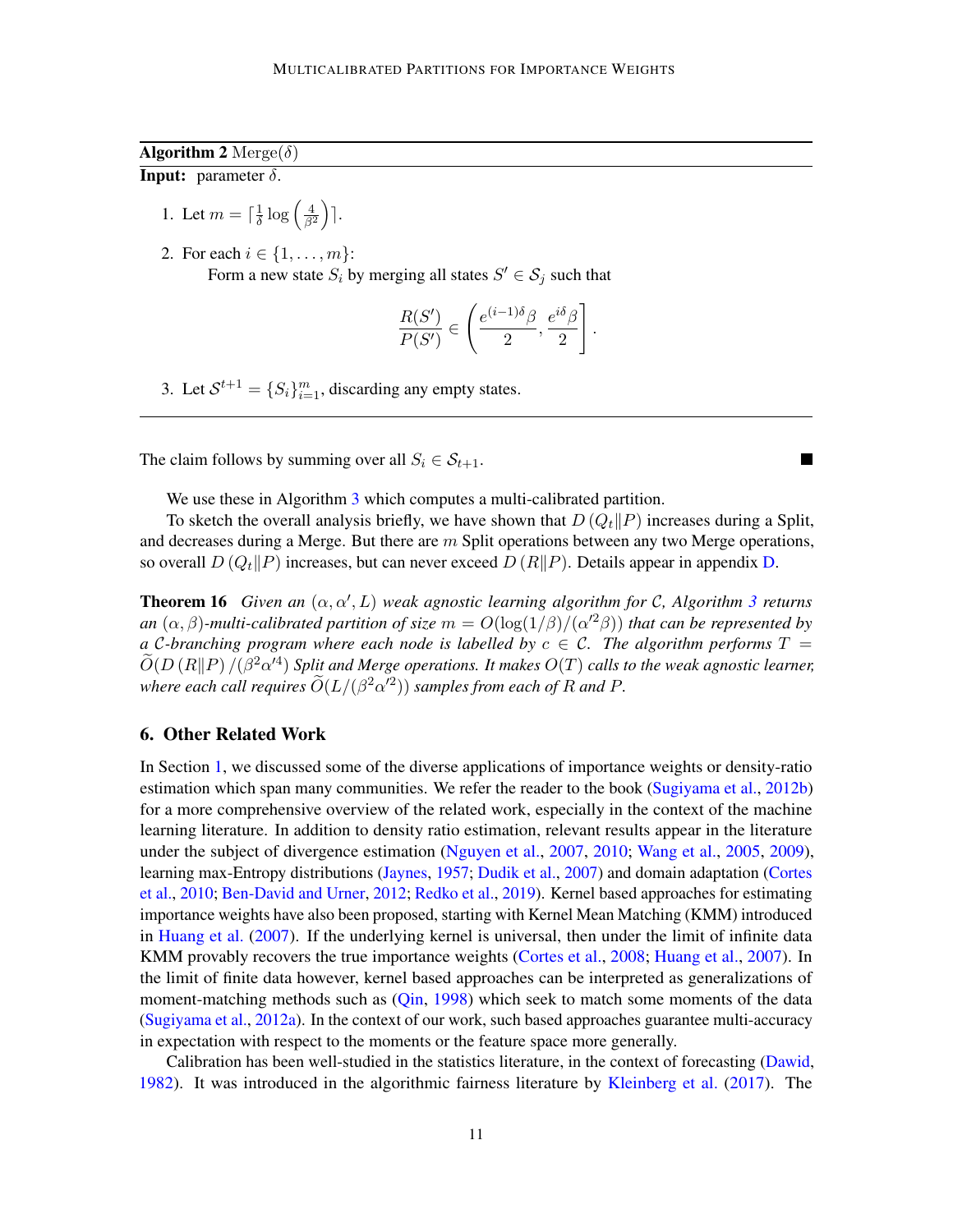**Algorithm 3** Multi-Calibrate $(P, R, C, \alpha, \beta)$ 

<span id="page-11-0"></span>**Inputs:**  $\alpha, \beta > 0$ , distributions P, R, class C that is  $(\alpha, \alpha', L)$ -weakly agnostically learnable. **Output:** A partition that is  $(\alpha, \beta)$ -multicalibrated for C under P, R.

Let  $S^1 = \{X\}$ ,  $\mathcal{T}_0^1 = \mathcal{T}_1^1 = \{\}$ . Let  $\delta = \beta \alpha'^2/2$ , and  $m = \lceil \frac{1}{\delta} \rceil$  $\frac{1}{\delta}\log\left(\frac{4}{\beta^2}\right)$ ]. For  $t > 1$ 

- 1. If  $|\mathcal{S}_t| \geq 2m$ , then run Merge( $\delta$ ).
- 2. If the weak agnostic leaner finds  $S \in \mathcal{S}^t$ ,  $C \in \mathcal{C}$  such that

$$
R(S) \ge \beta/4m, P(S) \ge \beta/4m, \left| R(C|S) - P(C|S) \right| \ge \alpha'.
$$

- 2.1. Run Split $(S, C)$  and obtain  $S_0, S_1$
- 2.2. If  $P(S_0) < \beta/4m$  and  $P(S_0) < R(S_0)$ , place  $S_0$  in  $\mathcal{T}_0$ . Else, if  $R(S_0) < \beta/4m$  place  $S_0$  in  $\mathcal{T}_1$ .
- 2.3. Repeat previous step for  $S_1$
- 2.4. Repeat the loop

If the weak learner fails, exit the loop.

#### Post-Processing:

- 1. Move all  $S \in S^t$  such that  $P(S) < \frac{\beta}{4m}$  and  $P(S) \leq R(S)$  from  $S^t$  to  $T_0$ . Move all remaining  $S \in \mathcal{S}^t$  such that  $R(S) < \beta/4m$  from  $\mathcal{S}^t$  to  $T_1$ .
- 2. Merge all  $T \in \mathcal{T}_0$  into a single state  $T_0$ . Merge all  $T \in \mathcal{T}_1$  into a single state  $T_1$ .
- 3. Return the partition  $S = S^t \cup \{T_0\} \cup \{T_1\}.$

notion of multi-calibration as a multi-group fairness notion in supervised learning was introduced in [Hébert-Johnson et al.](#page-13-0) [\(2018\)](#page-13-0) (see also [Kearns et al.](#page-13-12) [\(2018\)](#page-13-12)) and has subsequently generated significant interest [\(Kim et al.,](#page-14-10) [2019;](#page-14-10) [Jung et al.,](#page-13-10) [2021;](#page-13-10) [Barda et al.,](#page-12-12) [2020;](#page-12-12) [Dwork et al.,](#page-13-13) [2021\)](#page-13-13). But all previous work to our knowledge has been in the supervised setting. Our work appears to be the first to introduce notions of group-fairness in unsupervised learning. Our algorithm for computing a multi-calibrated partition is inspired by the Boosting by Branching programs work of [Mansour](#page-14-8) [and McAllester](#page-14-8) [\(2002\)](#page-14-8), which in turn builds on [Kearns and Mansour](#page-13-14) [\(1999\)](#page-13-14). The work of [Kalai](#page-13-7) [et al.](#page-13-7) [\(2008\)](#page-13-7) showed that the Mansour-McAllester algorithm can be viewed as an agnostic boosting algorithm, improving on the results of [Ben-David et al.](#page-12-9) [\(2001\)](#page-12-9) who introduced the notion of agnostic boosting.

# 7. Conclusion

In this work, we have put forth a theoretical framework for reasoning about the accuracy of importance weights for sub-populations of the dataset. We presented an algorithm that provably gives much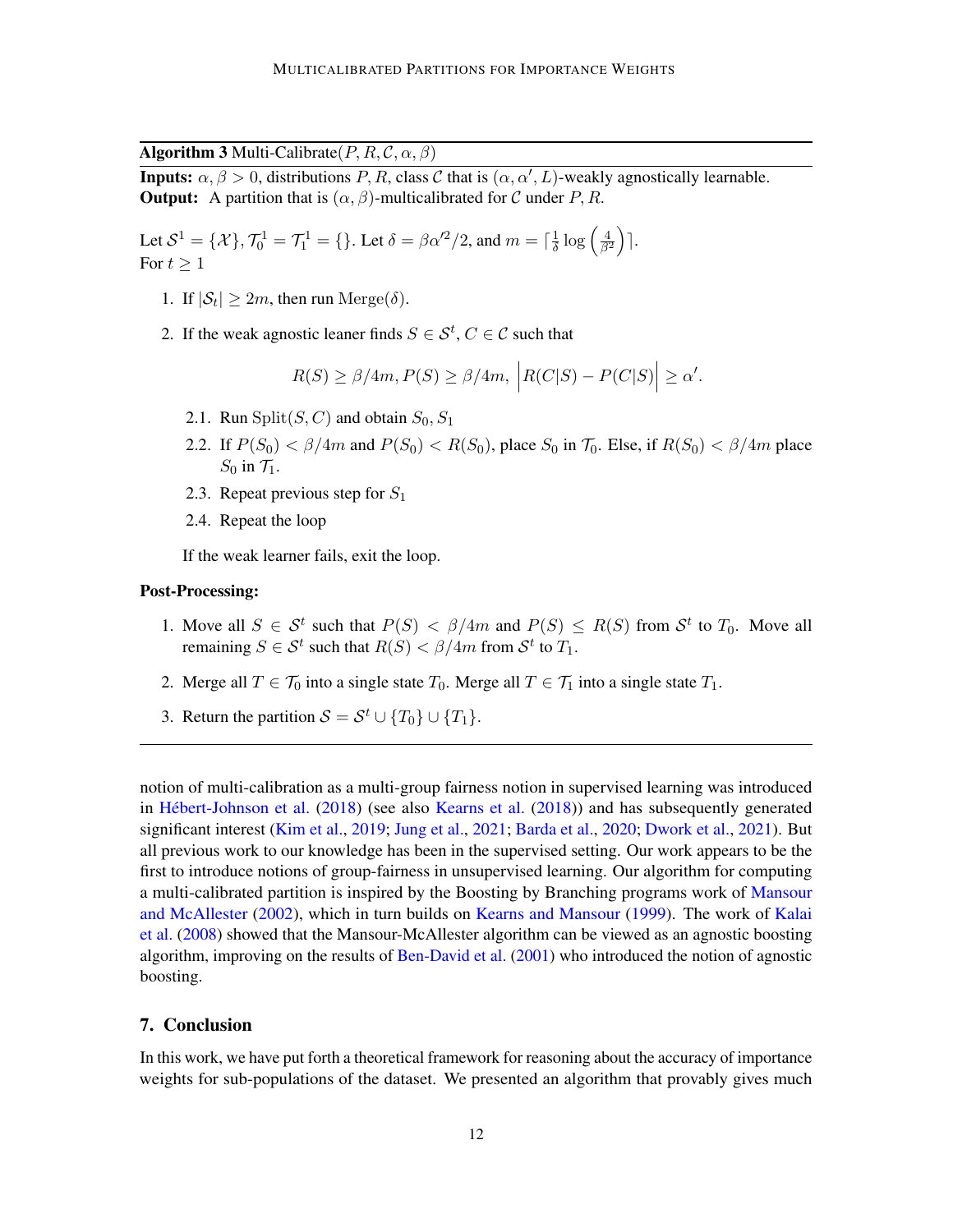stronger guarantees in this regard than previously known algorithms in the literature. The next step is to implement this algorithm and test its guarantees for real-world datasets. The implications of these stronger guarantees for the numerous applications of importance weights should also be explored: among these we consider divergence estimation and anomaly detection to be particularly promising.

# **References**

- <span id="page-12-5"></span>Sanjeev Arora and Boaz Barak. *Computational Complexity: A Modern Approach*. Cambridge University Press, 2006.
- <span id="page-12-12"></span>Noam Barda, Dan Riesel, Amichay Akriv, Joseph Levy, Uriah Finkel, Gal Yona, Daniel Greenfeld, Shimon Sheiba, Jonathan Somer, Eitan Bachmat, et al. Developing a covid-19 mortality risk prediction model when individual-level data are not available. *Nature communications*, 11(1):1–9, 2020.
- <span id="page-12-4"></span>Tugkan Batu, Lance Fortnow, Ronitt Rubinfeld, Warren D. Smith, and Patrick White. Testing closeness of discrete distributions. *J. ACM*, 60(1):4:1–4:25, 2013. doi: 10.1145/2432622.2432626.
- <span id="page-12-3"></span>Shai Ben-David and Ruth Urner. On the hardness of domain adaptation and the utility of unlabeled target samples. In *Algorithmic Learning Theory - 23rd International Conference, ALT*, 2012.
- <span id="page-12-9"></span>Shai Ben-David, Philip M. Long, and Yishay Mansour. Agnostic boosting. In *14th Annual Conference on Computational Learning Theory, COLT*, 2001.
- <span id="page-12-1"></span>Steffen Bickel, Michael Brückner, and Tobias Scheffer. Discriminative learning for differing training and test distributions. In *Proceedings of the 24th International Conference on Machine Learning*, pages 81–88, 2007.
- <span id="page-12-0"></span>Varun Chandola, Arindam Banerjee, and Vipin Kumar. Anomaly detection: A survey. *ACM computing surveys (CSUR)*, 41(3):1–58, 2009.
- <span id="page-12-11"></span>Corinna Cortes, Mehryar Mohri, Michael Riley, and Afshin Rostamizadeh. Sample selection bias correction theory. In *International Conference on Algorithmic Learning Theory (ALT)*, pages 38–53. Springer, 2008.
- <span id="page-12-2"></span>Corinna Cortes, Yishay Mansour, and Mehryar Mohri. Learning bounds for importance weighting. In *Advances in neural information processing systems*, pages 442–450, 2010.
- <span id="page-12-10"></span>Thomas M. Cover and Joy A. Thomas. *Elements of information theory (2. ed.)*. Wiley, 2006. ISBN 978-0-471-24195-9.
- <span id="page-12-7"></span>A. P. Dawid. Objective probability forecasts. *University College London, Dept. of Statistical Science. Research Report 14*, 1982.
- <span id="page-12-6"></span>Stephen Della Pietra, Vincent Della Pietra, and John Lafferty. Inducing features of random fields. *IEEE transactions on pattern analysis and machine intelligence*, 19(4):380–393, 1997.
- <span id="page-12-8"></span>Miroslav Dudik, Steven J Phillips, and Robert E Schapire. Performance guarantees for regularized maximum entropy density estimation. In *International Conference on Computational Learning Theory (COLT)*, pages 472–486. Springer, 2004.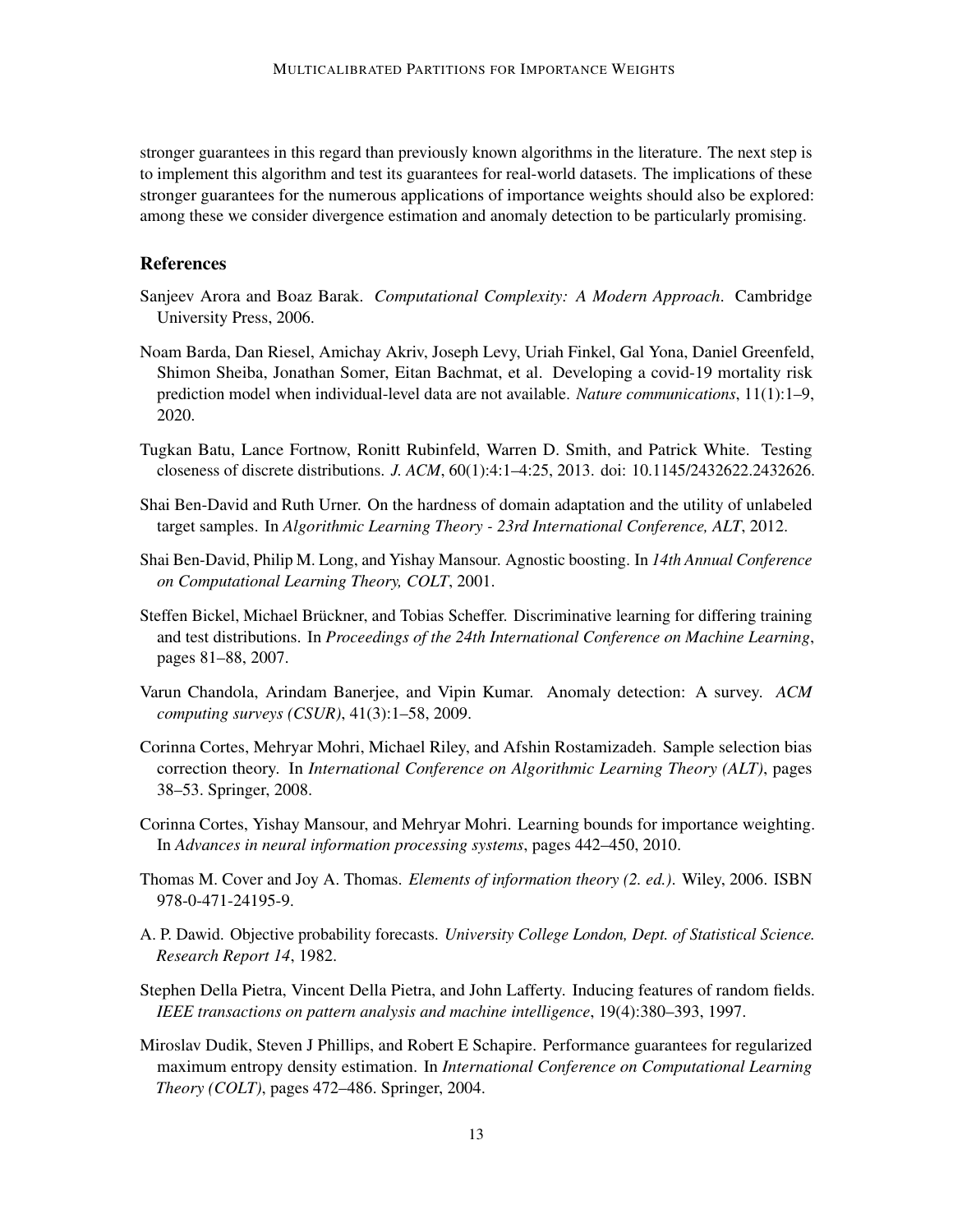- <span id="page-13-4"></span>Miroslav Dudik, Steven J Phillips, and Robert E Schapire. Maximum entropy density estimation with generalized regularization and an application to species distribution modeling. *Journal of Machine Learning Research*, 8(Jun):1217–1260, 2007.
- <span id="page-13-13"></span>Cynthia Dwork, Michael P. Kim, Omer Reingold, Guy N. Rothblum, and Gal Yona. Outcome indistinguishability. In *ACM Symposium on Theory of Computing (STOC'21)*, 2021.
- <span id="page-13-9"></span>Vitaly Feldman. Distribution-specific agnostic boosting. *arXiv preprint arXiv:0909.2927*, 2009.
- <span id="page-13-0"></span>Úrsula Hébert-Johnson, Michael P. Kim, Omer Reingold, and Guy N. Rothblum. Multicalibration: Calibration for the (computationally-identifiable) masses. In *Proceedings of the 35th International Conference on Machine Learning, ICML*, 2018.
- <span id="page-13-1"></span>Shohei Hido, Yuta Tsuboi, Hisashi Kashima, Masashi Sugiyama, and Takafumi Kanamori. Inlierbased outlier detection via direct density ratio estimation. In *2008 Eighth IEEE International Conference on Data Mining*, pages 223–232. IEEE, 2008.
- <span id="page-13-2"></span>Victoria Hodge and Jim Austin. A survey of outlier detection methodologies. *Artificial intelligence review*, 22(2):85–126, 2004.
- <span id="page-13-11"></span>Jiayuan Huang, Arthur Gretton, Karsten Borgwardt, Bernhard Schölkopf, and Alex J Smola. Correcting sample selection bias by unlabeled data. In *Advances in Neural Information Processing Systems*, pages 601–608, 2007.
- <span id="page-13-3"></span>Edwin T Jaynes. Information theory and statistical mechanics. *Physical review*, 106(4):620, 1957.
- <span id="page-13-10"></span>Christopher Jung, Changhwa Lee, Mallesh Pai, Aaron Roth, and Rakesh Vohra. Moment multicalibration for uncertainty estimation. In *Conference on Learning Theory*, pages 2634–2678. PMLR, 2021.
- <span id="page-13-7"></span>Adam Tauman Kalai, Yishay Mansour, and Elad Verbin. On agnostic boosting and parity learning. In *Proceedings of the 40th Annual ACM Symposium on Theory of Computing, Victoria, British Columbia, Canada, May 17-20, 2008*, pages 629–638. ACM, 2008.
- <span id="page-13-8"></span>Varun Kanade and Adam Kalai. Potential-based agnostic boosting. *Advances in Neural Information Processing Systems*, 22:880–888, 2009.
- <span id="page-13-6"></span>Takafumi Kanamori, Taiji Suzuki, and Masashi Sugiyama. Theoretical analysis of density ratio estimation. *IEICE transactions on fundamentals of electronics, communications and computer sciences*, 93(4):787–798, 2010.
- <span id="page-13-5"></span>Jun'ichi Kazama and Jun'ichi Tsujii. Evaluation and extension of maximum entropy models with inequality constraints. In *EMNLP '03: Proceedings of the 2003 conference on Empirical Methods in Natural Language Processing*, pages 137–144, 01 2003.
- <span id="page-13-12"></span>Michael Kearns, Seth Neel, Aaron Roth, and Zhiwei Steven Wu. Preventing fairness gerrymandering: Auditing and learning for subgroup fairness. In *International Conference on Machine Learning*, pages 2564–2572, 2018.
- <span id="page-13-14"></span>Michael J. Kearns and Yishay Mansour. On the boosting ability of top-down decision tree learning algorithms. *J. Comput. Syst. Sci.*, 58(1):109–128, 1999.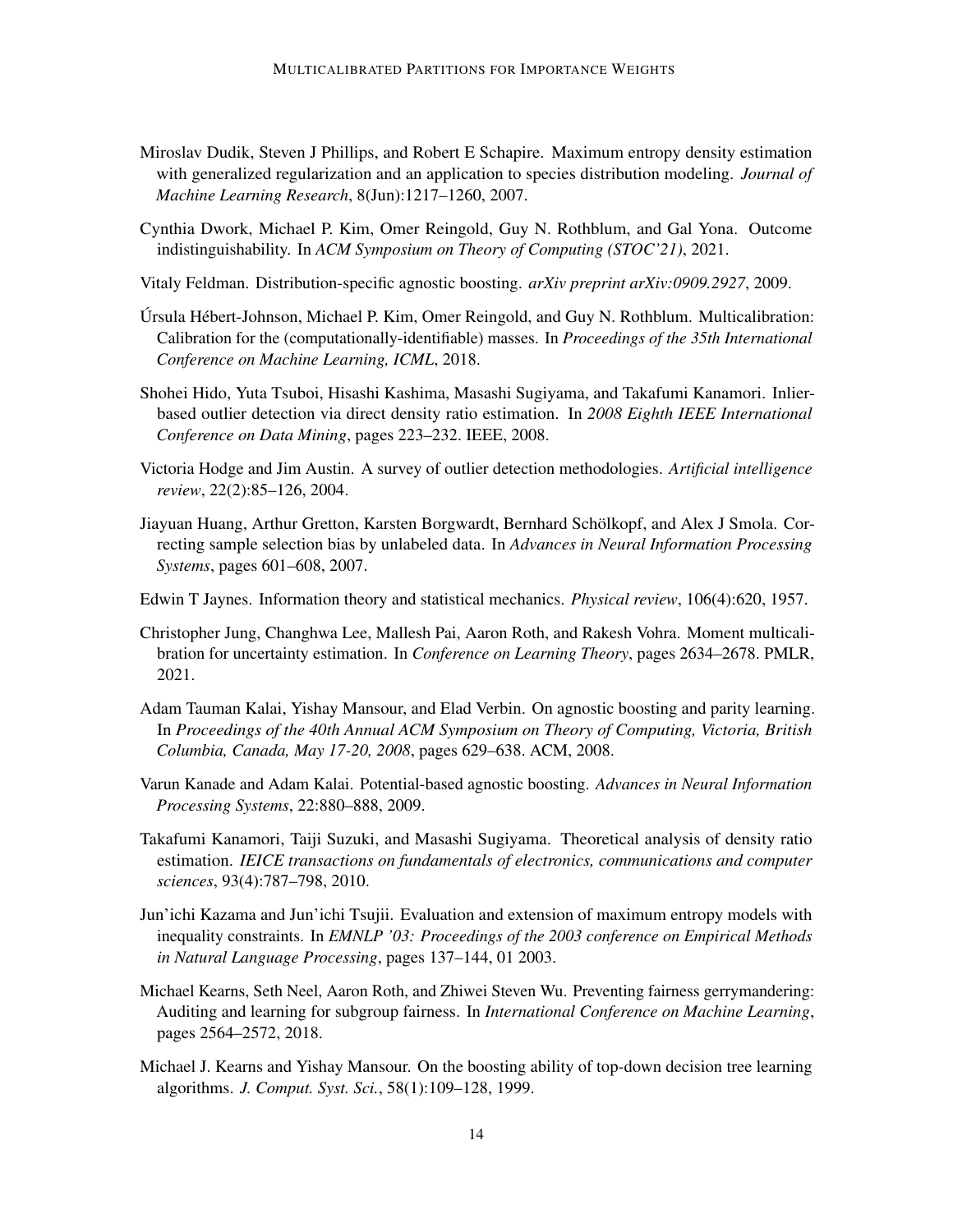- <span id="page-14-10"></span>Michael P. Kim, Amirata Ghorbani, and James Zou. Multiaccuracy: Black-box post-processing for fairness in classification. In *Proceedings of the 2019 AAAI/ACM Conference on AI, Ethics, and Society*, pages 247–254, 2019.
- <span id="page-14-13"></span>Jon M. Kleinberg, Sendhil Mullainathan, and Manish Raghavan. Inherent trade-offs in the fair determination of risk scores. In *8th Innovations in Theoretical Computer Science Conference, ITCS*, 2017.
- <span id="page-14-8"></span>Yishay Mansour and David McAllester. Boosting using branching programs. *Journal of Computer and System Sciences*, 64(1):103–112, 2002.
- <span id="page-14-4"></span>XuanLong Nguyen, Martin J Wainwright, and Michael I Jordan. Nonparametric estimation of the likelihood ratio and divergence functionals. In *2007 IEEE International Symposium on Information Theory*, pages 2016–2020. IEEE, 2007.
- <span id="page-14-5"></span>XuanLong Nguyen, Martin J Wainwright, and Michael I Jordan. Estimating divergence functionals and the likelihood ratio by convex risk minimization. *IEEE Transactions on Information Theory*, 56(11):5847–5861, 2010.
- <span id="page-14-12"></span>Jing Qin. Inferences for case-control and semiparametric two-sample density ratio models. *Biometrika*, 85(3):619–630, 1998.
- <span id="page-14-11"></span>I. Redko, E. Morvant, M. Habrard, A.and Sebban, and Y Bennani. *Advances in Domain Adaptation Theory*. Elsevier, 2019.
- <span id="page-14-6"></span>Paul Rosenbaum and Donald Rubin. The central role of the propensity score in observational studies for causal effects. *Biometrika*, 70:41–55, 04 1983. doi: 10.1093/biomet/70.1.41.
- <span id="page-14-0"></span>Bernhard Schölkopf, John C Platt, John Shawe-Taylor, Alex J Smola, and Robert C Williamson. Estimating the support of a high-dimensional distribution. *Neural computation*, 13(7):1443–1471, 2001.
- <span id="page-14-2"></span>Hidetoshi Shimodaira. Improving predictive inference under covariate shift by weighting the loglikelihood function. *Journal of statistical planning and inference*, 90(2):227–244, 2000.
- <span id="page-14-1"></span>Alex Smola, Le Song, and Choon Hui Teo. Relative novelty detection. In *Artificial Intelligence and Statistics*, pages 536–543, 2009.
- <span id="page-14-3"></span>Masashi Sugiyama and Klaus-Robert Müller. Input-dependent estimation of generalization error under covariate shift. *Statistics and Decisions-International Journal Stochastic Methods and Models*, 23(4):249–280, 2005.
- <span id="page-14-9"></span>Masashi Sugiyama, Shinichi Nakajima, Hisashi Kashima, Paul Von Bunau, and Motoaki Kawanabe. Direct importance estimation for covariate shift adaptation. *Annals of the Institute of Statistical Mathematics*, 2008.
- <span id="page-14-7"></span>Masashi Sugiyama, Taiji Suzuki, and Takafumi Kanamori. Density-ratio matching under the bregman divergence: a unified framework of density-ratio estimation. *Annals of the Institute of Statistical Mathematics*, 64(5):1009–1044, 2012a.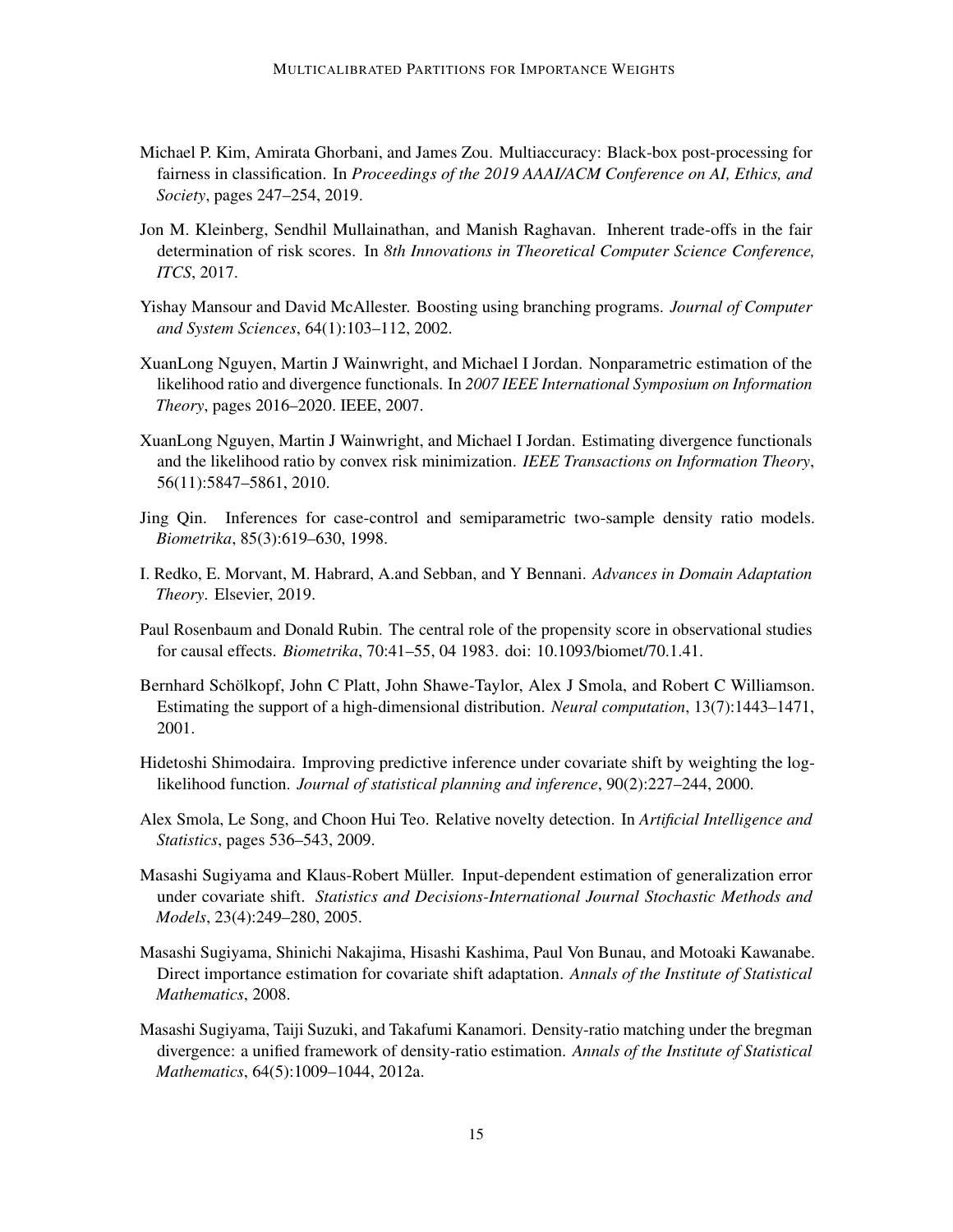- <span id="page-15-8"></span>Masashi Sugiyama, Taiji Suzuki, and Takafumi Kanamori. *Density ratio estimation in machine learning*. Cambridge University Press, 2012b.
- <span id="page-15-0"></span>Masashi Sugiyama, Taiji Suzuki, and Takafumi Kanamori. *Density Ratio Estimation in Machine Learning*. Cambridge University Press, 2012c. ISBN 978-0-521-19017-6.
- <span id="page-15-6"></span>Taiji Suzuki, Masashi Sugiyama, Jun Sese, and Takafumi Kanamori. Approximating mutual information by maximum likelihood density ratio estimation. In *New challenges for feature selection in data mining and knowledge discovery*, pages 5–20, 2008.
- <span id="page-15-7"></span>Paul Valiant. Testing symmetric properties of distributions. *SIAM J. Comput.*, 40(6):1927–1968, 2011. doi: 10.1137/080734066.
- <span id="page-15-3"></span>Qing Wang, Sanjeev R Kulkarni, and Sergio Verdú. Divergence estimation of continuous distributions based on data-dependent partitions. *IEEE Transactions on Information Theory*, 51(9):3064–3074, 2005.
- <span id="page-15-4"></span>Qing Wang, Sanjeev R Kulkarni, and Sergio Verdú. Divergence estimation for multidimensional densities via k-nearest-neighbor distances. *IEEE Transactions on Information Theory*, 55(5): 2392–2405, 2009.
- <span id="page-15-5"></span>Max Wornowizki and Roland Fried. Two-sample homogeneity tests based on divergence measures. *Computational Statistics*, 31(1):291–313, 2016.
- <span id="page-15-2"></span>Makoto Yamada, Taiji Suzuki, Takafumi Kanamori, Hirotaka Hachiya, and Masashi Sugiyama. Relative density-ratio estimation for robust distribution comparison. *Neural computation*, 25(5): 1324–1370, 2013.
- <span id="page-15-1"></span>Bianca Zadrozny. Learning and evaluating classifiers under sample selection bias. In *Proceedings of the Twenty-First International Conference on Machine Learning*, page 114, 2004.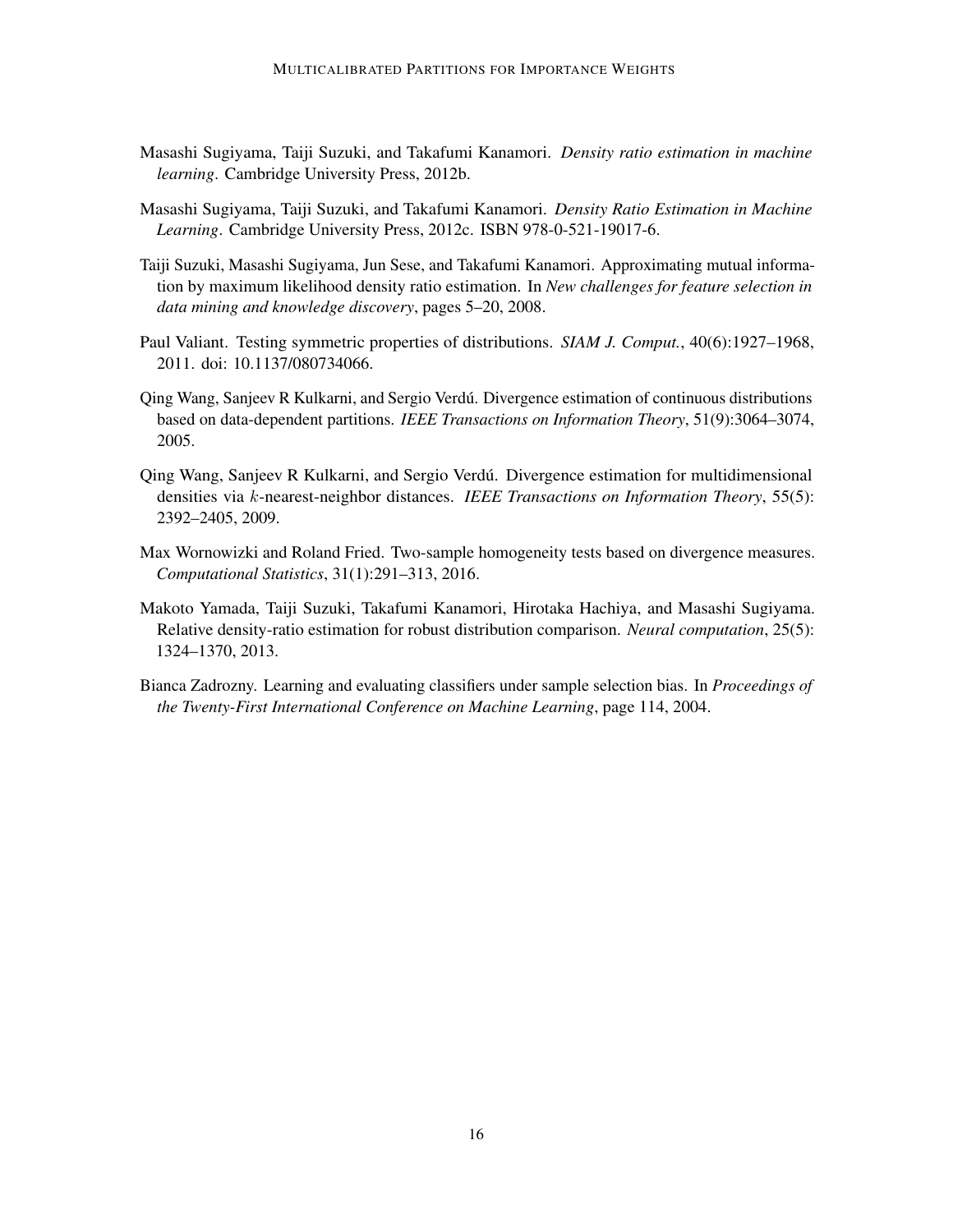# <span id="page-16-0"></span>Appendix A. Proofs from Section [3](#page-4-4)

#### Proof [Proof of Lemma [4\]](#page-4-5)

The first equivalence holds since we have  $Q(C \cap S) = R(S)P(C|S)$ , while  $R(C \cap S) =$  $R(S)R(C|S)$ . We substitute these in Equation [\(8\)](#page-4-1) and divide by  $R(S)$  to derive Equation [\(9\)](#page-4-2).

Applying Equation [\(1\)](#page-2-0) to R with  $A = C \cap S$ , we get

$$
R(C \cap S) = P(C \cap S) \underset{\mathbf{x} \sim P|_{C \cap S}}{\mathbb{E}} [w^*(x)]
$$

whereas by the definition of  $Q$  we have

$$
Q(C \cap S) = R(S)P(C|S) = \frac{R(S)P(C \cap S)}{P(S)} = w(S)P(C \cap S).
$$

Hence the LHS of Equation  $(8)$  can be written as

$$
\left| R(C \cap S) - Q(C \cap S) \right| = P(C \cap S) \left| w(S) - \mathop{\mathbb{E}}_{\mathbf{x} \sim P|_{C \cap S}} [w^*(x)] \right|
$$

We derive Equation [\(10\)](#page-4-3) by diving both sides of Equation [\(8\)](#page-4-1) by  $P(C \cap S)$ .

Next, we prove Theorem [5.](#page-4-0) Using the formulation in Equation [\(4\)](#page-3-2), we will analyze  $\mathbb{E}_{\mathbf{x} \sim P|_C}[w(\mathbf{x})w^*(\mathbf{x})]$ . The key steps are the next two technical lemmas Lemma [17](#page-16-1) and [18.](#page-17-0)

#### <span id="page-16-1"></span>Lemma 17 *We have*

$$
\left|\mathop{\mathbb{E}}_{\mathbf{x}\sim P|_C} [w(\mathbf{x})w^*(\mathbf{x})] - \mathop{\mathbb{E}}_{\mathbf{S}\sim P|_C} [w(\mathbf{S})^2] \right| \leq \frac{\alpha \left\|w\right\|_2^2}{P(C)}.
$$
\n(21)

 $\overline{\phantom{a}}$ 

**Proof** [Proof of Lemma [17\]](#page-16-1) We sample from the distribution  $P|_C$  in two steps:

- 1. We first sample  $S \in S$  according to the marginal distribution induced by  $P|_C$  where  $Pr[\mathbf{S} = S_i] = P(C \cap S_i) / P(C).$
- 2. We then sample  $\mathbf{x} \in \mathbf{S}$  according to  $P|_{C \cap \mathbf{S}}$  so that  $\Pr[\mathbf{x} = x] = P(x)/P(C \cap \mathbf{S})$ .

This allows us to use the fact that  $w(x) = w(S)$  remains constant within each set of the partition, and that multi-calibration implies that  $\mathbb{E}_{P|S \cap C}[w^*(x)]$  is close to  $w(S)$  by Equation [\(10\)](#page-4-3).

$$
\mathop{\mathbb{E}}_{\mathbf{x} \sim P|_C} [w(\mathbf{x})w^*(\mathbf{x})] = \mathop{\mathbb{E}}_{\mathbf{S} \sim P|_C} \mathop{\mathbb{E}}_{\mathbf{x} \sim P|_{\mathbf{S} \cap S}} [w(\mathbf{x})w^*(\mathbf{x})] = \mathop{\mathbb{E}}_{\mathbf{S} \sim P|_C} w(\mathbf{S}) \mathop{\mathbb{E}}_{\mathbf{x} \sim P|_{\mathbf{S} \cap C}} [w^*(\mathbf{x})].
$$

Hence using Equation  $(10)$  we have

$$
\begin{split}\n\left| \mathop{\mathbb{E}}_{\mathbf{x} \sim P|_{C}} [w(\mathbf{x})w^*(\mathbf{x})] - \mathop{\mathbb{E}}_{\mathbf{S} \sim P|_{C}} [w(\mathbf{S})^2] \right| &= \left| \mathop{\mathbb{E}}_{\mathbf{S} \sim P|_{C}} \left[ w(\mathbf{S}) \mathop{\mathbb{E}}_{\mathbf{x} \sim P|_{\mathbf{S} \cap C}} [w^*(\mathbf{x})] - w(\mathbf{S})^2 \right] \right| \\
&\leq \mathop{\mathbb{E}}_{\mathbf{S} \sim P|_{C}} \left[ w(\mathbf{S}) \mathop{\mathbb{E}}_{\mathbf{x} \sim P|_{\mathbf{S} \cap C}} [w^*(\mathbf{x})] - w(\mathbf{S}) \right] \\
&\leq \mathop{\mathbb{E}}_{\mathbf{S} \sim P|_{C}} \left[ w(\mathbf{S}) \frac{\alpha R(\mathbf{S})}{P(\mathbf{S} \cap C)} \right] \\
&= \sum_{S \in \mathcal{S}} \frac{P(S \cap C)}{P(C)} \frac{R(S)}{P(S)} \frac{\alpha R(S)}{P(S \cap C)} \\
&= \sum_{S \in \mathcal{S}} \frac{\alpha R(S)^2}{P(S)P(C)} = \frac{\alpha ||w||^2}{P(C)}.\n\end{split}
$$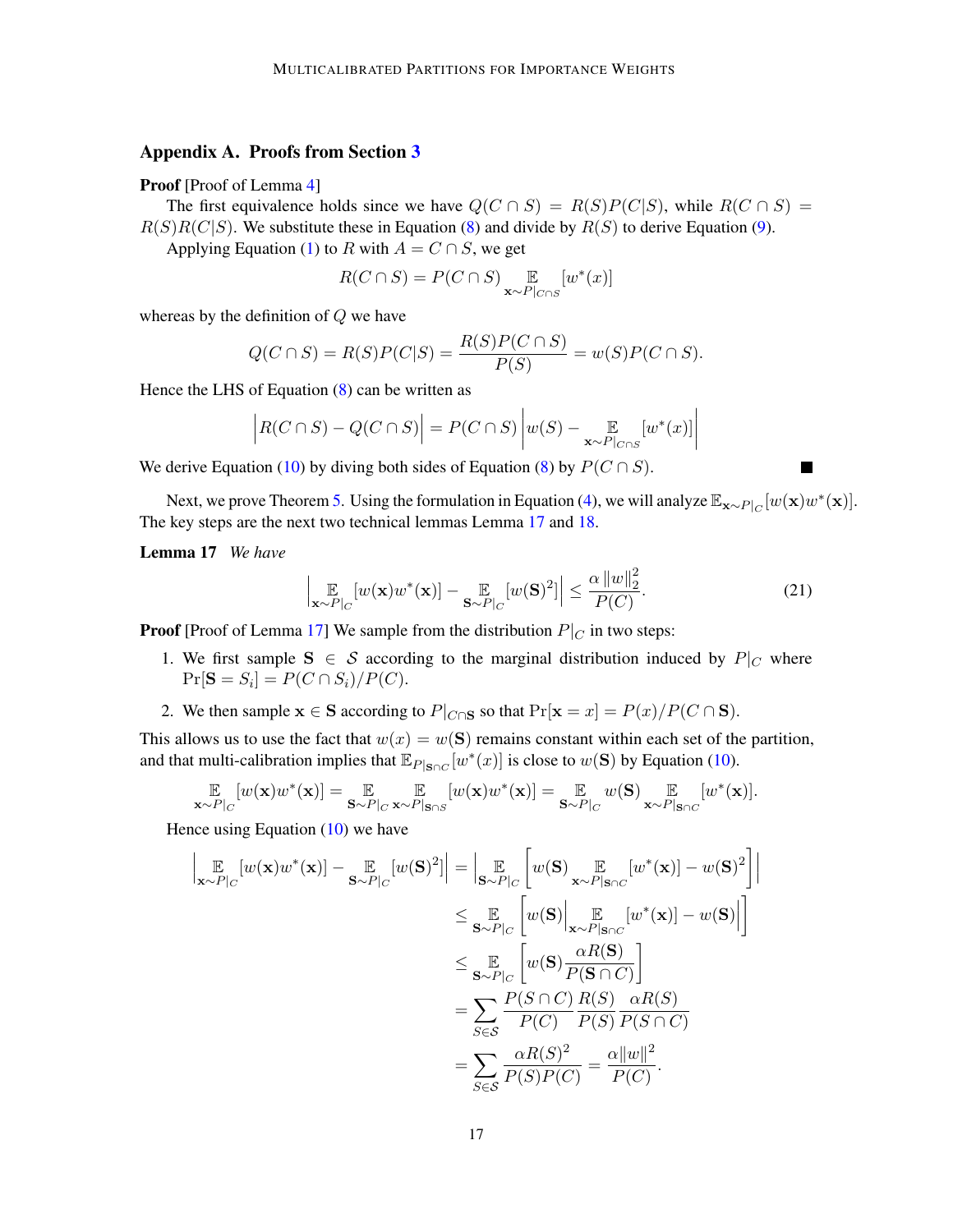<span id="page-17-0"></span>Lemma 18 *We have*

$$
\left(\mathop{\mathbb{E}}_{x \sim P|_{C}}[w^*(\mathbf{x})]\right)^2 - 2\alpha \frac{R(C)}{P(C)} \leq \mathop{\mathbb{E}}_{\mathbf{S} \sim P|_{C}}[w(\mathbf{S})^2] \leq \mathop{\mathbb{E}}_{\mathbf{x} \sim P|_{C}}[w^*(\mathbf{x})^2] + 2\alpha \frac{\|w\|_2^2}{P(C)}\tag{22}
$$

.

 $\blacksquare$ 

<span id="page-17-2"></span><span id="page-17-1"></span> $\blacksquare$ 

Proof [Proof of Lemma [18\]](#page-17-0) We start with the lower bound. By Equation [\(10\)](#page-4-3) we have

$$
\mathop{\mathbb{E}}_{\mathbf{S}\sim P|_C}[w(\mathbf{S})] \geq \mathop{\mathbb{E}}_{\mathbf{S}\sim P|_C} \left[ \mathop{\mathbb{E}}_{\mathbf{x}\sim P|\mathbf{s}\cap C} [w^*(\mathbf{x})] - \frac{\alpha R(S)}{P(C \cap S)} \right] = \mathop{\mathbb{E}}_{\mathbf{x}\sim P|_C} [w^*(\mathbf{x})] - \frac{\alpha}{P(C)}
$$

Using this bound and the convexity of  $x^2$ ,

$$
\mathop{\mathbb{E}}_{\mathbf{S}\sim P|_C}[w(\mathbf{S})^2] \ge \left(\mathop{\mathbb{E}}_{\mathbf{S}\sim P|_C}[w(\mathbf{S})]\right)^2 \ge \left(\mathop{\mathbb{E}}_{\mathbf{x}\sim P|_C}[w^*(\mathbf{x})] - \frac{\alpha}{P(C)}\right)^2 \ge \left(\mathop{\mathbb{E}}_{x\sim P|_C}[w^*(\mathbf{x})]\right)^2 - 2\alpha \frac{R(C)}{P(C)}.
$$

We now show the upper bound.

$$
\mathbb{E}_{\mathbf{x} \sim P|_{C}}[w^{*}(\mathbf{x})^{2}] = \mathbb{E}_{\mathbf{S} \sim P|_{C}} \mathbb{E}_{\mathbf{x} \sim P|\mathbf{s}_{\cap C}}[w^{*}(\mathbf{x})^{2}] \geq \mathbb{E}_{\mathbf{S} \sim P|_{C}}\left(\mathbb{E}_{\mathbf{x} \sim P|\mathbf{s}_{\cap C}}[w^{*}(\mathbf{x})]\right)^{2}
$$
\n
$$
\geq \mathbb{E}_{\mathbf{S} \sim P|_{C}}\left[\left(w(S) - \frac{\alpha R(S)}{P(S \cap C)}\right)^{2}\right]
$$
\n
$$
\geq \mathbb{E}_{\mathbf{S} \sim P|_{C}}\left[w(S)^{2} - 2w(S)\frac{\alpha R(S)}{P(S \cap C)}\right].
$$
\n(23)

 $\overline{2}$ 

We have

$$
\mathop{\mathbb{E}}_{S \sim P|_{C}} \left[ w(S) \frac{\alpha R(S)}{P(S \cap C)} \right] = \sum_{S \in \mathcal{S}} \frac{P(S \cap C)}{P(C)} \frac{R(S)}{P(S)} \frac{\alpha R(S)}{P(S \cap C)} = \sum_{S \in \mathcal{S}} \alpha \frac{R(S)^2}{P(S)P(C)} = \frac{\alpha ||w||^2}{P(C)}.
$$

Plugging this into Equation [\(23\)](#page-17-1) gives

$$
\mathop{\mathbb{E}}_{\mathbf{x} \sim P|_C} [w^*(\mathbf{x})^2] \ge \mathop{\mathbb{E}}_{\mathbf{S} \sim P|_C} [w(S)^2] - 2 \frac{\alpha ||w||^2}{P(C)}
$$

which gives the desired upper bound.

We now put these together to prove Theorem [5.](#page-4-0) Proof [Proof of Theorem [5\]](#page-4-0) We claim the following inequalities hold

$$
\left(\mathop{\mathbb{E}}_{\mathbf{x}\sim P|_C} [w^*(x)]\right)^2 - \alpha \frac{\|w\|_2^2 + R(C)}{P(C)} \leq \mathop{\mathbb{E}}_{\mathbf{x}\sim P|_C} [w(\mathbf{x})w^*(\mathbf{x})] \leq \mathop{\mathbb{E}}_{\mathbf{x}\sim P|_C} [w^*(x)^2] + 3\alpha \frac{\|w\|_2^2}{P(C)}. \tag{24}
$$

These are an immediate consequence of Lemma [17](#page-16-1) showing that  $\mathbb{E}_{\mathbf{x} \sim P_C}[w(\mathbf{x})w^*(\mathbf{x})]$  and  $\mathbb{E}_{\mathbf{S} \sim P_C}[w(\mathbf{S})^2]$ are close, and Lemma [18](#page-17-0) which gives a sandwiching bound for  $\mathbb{E}_{S \sim P|_C} [w(\mathbf{S})^2]$ .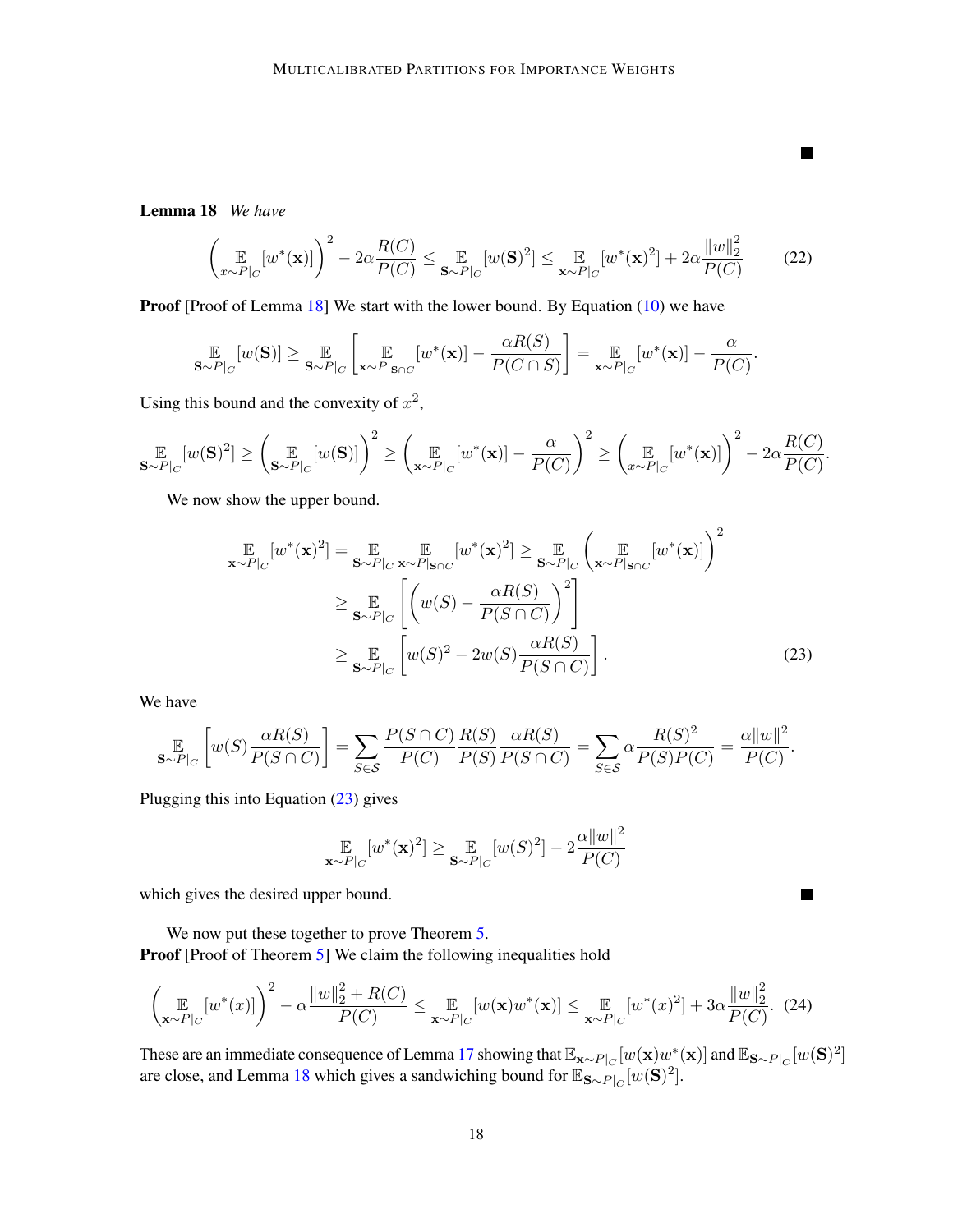Equation  $(24)$  equivalent to Equation  $(11)$ . To see this, we use the following equalities from Equation  $(5)$  and  $(6)$ :

$$
\mathbb{E}_{\mathbf{x} \sim P|_{C}}[w(\mathbf{x})w^*(\mathbf{x})] = \mathbb{E}_{\mathbf{x} \sim R|_{C}}[w(\mathbf{x})] \mathbb{E}_{\mathbf{x} \sim P|_{C}}[w^*(\mathbf{x})],
$$
\n
$$
\mathbb{E}_{\mathbf{x} \sim P|_{C}}[w^*(\mathbf{x})^2] = \mathbb{E}_{\mathbf{x} \sim R|_{C}}[w^*(\mathbf{x})] \mathbb{E}_{\mathbf{x} \sim P|_{C}}[w^*(\mathbf{x})].
$$

We plug these into Equation [\(24\)](#page-17-2) and divide throughout by  $\mathbb{E}_{\mathbf{x} \sim P|_C}[w^*(\mathbf{x})] = R(C)/P(C)$  to derive Equation [\(11\)](#page-5-1) and complete the proof.

# <span id="page-18-0"></span>Appendix B. Sandwiching for  $(\alpha, \beta)$ -multi-calibration

In this section, we prove Theorem [8](#page-6-2) which asserts that for

$$
\ell(\alpha, \beta, w) = \alpha \|w\|_2^2 + \sqrt{\beta} \|w\|_4^2
$$

the following bounds hold for every  $C \in \mathcal{C}$ ,

$$
\mathop{\mathbb{E}}_{\mathbf{x} \sim P|_C}[w^*(\mathbf{x})] - \frac{2\ell(\alpha, \beta, w)}{R(C)} - \frac{2(\alpha + 2\beta)}{P(C)} \leq \mathop{\mathbb{E}}_{\mathbf{x} \sim R|_c}[w(\mathbf{x})] \leq \mathop{\mathbb{E}}_{\mathbf{x} \sim R|_C}[w^*(\mathbf{x})] + \frac{3\ell(\alpha, \beta, w)}{R(C)}.
$$

Throughout this section, we assume that  $S = \{S_1, \ldots, S_m, T_0, T_1\}$  is  $(\alpha, \beta)$ -multi-calibration for  $(P, R, C)$ . We will use  $S \in \mathcal{S}$  to denote a generic set in the partition, which could one of the  $S_i$ s or  $T_i$ s. We will now prove a sequence of technical lemmas that will be used to prove our bounds.

We first formalize our claim that we can assume weights for  $S \in S \setminus \mathcal{T}$  may be assumed to be bounded, by showing that sets whose weights are outside this range have small probability under one of the distributions.

<span id="page-18-2"></span>**Lemma 19** Let 
$$
T \subseteq \mathcal{X}
$$
 and  $c \ge 1$  be such that  $w(T) = R(T)/P(T) \ge c/\beta$ . Then  $P(T) \le \beta/c$ .

<span id="page-18-1"></span>**The Second Second** 

**Proof** Since  $R(T)/P(T) \ge c/\beta$ , we have  $P(T) \le \beta R(T)/c \le \beta/c$ .

We provide the proof of Lemma [7](#page-6-3)

**Proof** [Proof of Lemma [7\]](#page-6-3) The statistical distance bounds hold since  $P<sup>h</sup>$  and P only differ on  $T_0$  and  $P^h(T_0) = P(T_0) \leq \beta$ . We verify that the partition is multi-calibrated by showing that  $|P(C|S) - R(C|S)| \leq \alpha$  for every state  $S \in \mathcal{S}$ . For any  $i \in [m]$ , we have

$$
\left| R^{h}(C|S_{i}) - P^{h}(C|S_{i}) \right| = \left| R(C|S_{i}) - P(C|S_{i}) \right| \leq \alpha.
$$

where the equality holds since since  $P<sup>h</sup>$  and P (and  $R<sup>h</sup>$  and R) are identical on the states  $S<sub>i</sub>$  for  $i \in [m]$  and the inequality is from Equation [\(13\)](#page-5-2). The conditional distributions  $P^h|_{T_0}$  and  $R^h|_{T_0}$  are identical since they both equal  $R|_{T_0}$  by construction. Hence  $R^h(C|T_0) = P^h(C|T_0)$  for all  $C \in \mathcal{C}$ , so the condition holds. A similar argument holds for  $T_1$ .

A corollary is that  $(\alpha, \beta)$ -multi-calibration implies  $(\alpha + 2\beta)$ -multi-accuracy.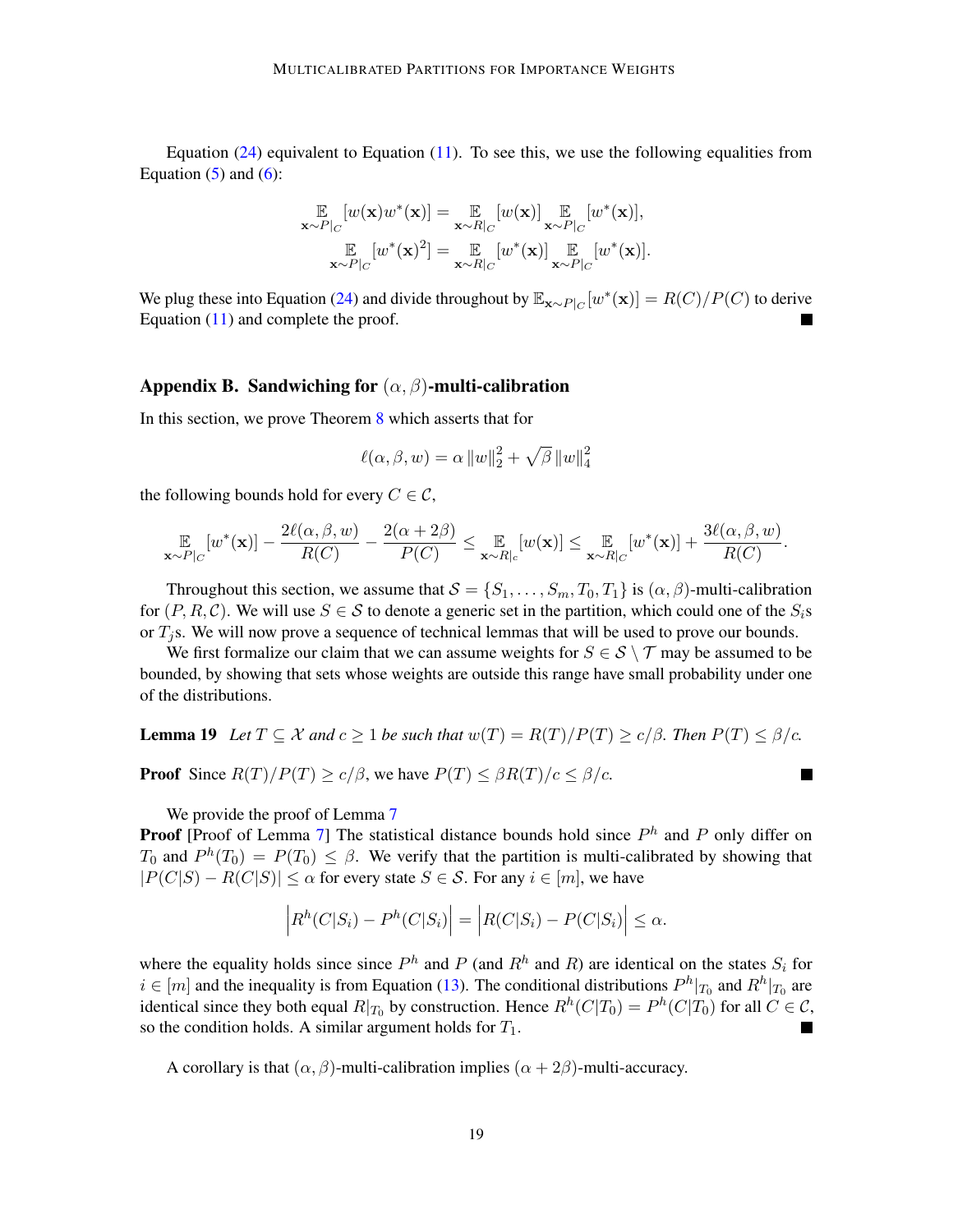**Lemma 20** *If* S is  $(\alpha, \beta)$ -multi-calibrated for  $(P, R, C)$ , then the  $(P, R, S)$ -reweighted distribution Q is  $\gamma = (\alpha + 2\beta)$ *-multi-accurate for*  $(P, R, C)$ *.* 

**Lemma 21** *For all*  $C \in \mathcal{C}$ *, we have* 

$$
\sum_{i \in [m]} \frac{P(S_i \cap C)}{P(C)} \left( \frac{R(S_i \cap C)^2}{P(S_i \cap C)^2} - \frac{R(S_i)R(S_i \cap C)}{P(S_i)P(S_i \cap C)} \right) \ge -\frac{3\alpha \, ||w||_2^2}{P(C)},\tag{25}
$$

<span id="page-19-1"></span><span id="page-19-0"></span>
$$
\sum_{i \in [m]} \frac{P(S_i \cap C)}{P(C)} \left( \frac{R(S_i)R(S_i \cap C)}{P(S_i)P(S_i \cap C)} - \frac{R(S_i)^2}{P(S_i)^2} \right) \ge -\frac{\alpha ||w||_2^2}{P(C)}.
$$
\n(26)

**Proof** Using the multi-calibration condition (Equation  $(9)$ ), we have

$$
\frac{R(S_i \cap C)^2}{P(S_i \cap C)^2} \ge \left(\frac{R(S_i)}{P(S_i)} - \alpha \frac{R(S_i)}{P(S_i \cap C)}\right)^2 \ge \frac{R(S_i)^2}{P(S_i)^2} - 2\alpha \frac{R(S_i)^2}{P(S_i)P(S_i \cap C)}
$$
  

$$
\frac{R(S_i)R(S_i \cap C)}{P(S_i)P(S_i \cap C)} \le \frac{R(S_i)}{P(S_i)} \left(\frac{R(S_i)}{P(S_i)} + \alpha \frac{R(S_i)}{P(S_i \cap C)}\right) = \frac{R(S_i)^2}{P(S_i)^2} + \alpha \frac{R(S_i)^2}{P(S_i)P(S_i \cap C)}.
$$

Subtracting the two bounds and averaging over  $S_i$ s we get

$$
\sum_{i \in [m]} \frac{P(S_i \cap C)}{P(C)} \left( \frac{R(S_i \cap C)^2}{P(S_i \cap C)^2} - \frac{R(S_i)R(S_i \cap C)}{P(S_i)P(S_i \cap C)} \right) \ge -3\alpha \sum_{i \in [m]} \frac{P(S_i \cap C)}{P(C)} \frac{R(S_i)^2}{P(S_i)P(S_i \cap C)} \\
= -\frac{3\alpha}{P(C)} \sum_{i \in [m]} \frac{R(S_i)^2}{P(S_i)} \\
\ge -\frac{3\alpha}{P(C)} ||w||_2^2
$$

which proves Equation  $(25)$ .

We now prove  $(26)$ . By the multi-calibration condition,

$$
\sum_{i \in [m]} \frac{P(S_i \cap C) \, R(S_i) R(S_i \cap C)}{P(C) \, P(S_i) P(S_i \cap C)} \geq \sum_{i \in [m]} \frac{P(S_i \cap C) \, R(S_i)}{P(C) \, P(S_i)} \left( \frac{R(S_i)}{P(S_i)} - \alpha \frac{R(S_i)}{P(S_i \cap C)} \right)
$$
\n
$$
= \sum_{i \in [m]} \frac{P(S_i \cap C) \, R(S_i)^2}{P(C) \, P(S_i)^2} - \sum_{i \in [m]} \frac{R(S_i)^2}{P(C) P(S_i)}.
$$

Hence

$$
\sum_{i \in [m]} \frac{P(S_i \cap C)}{P(C)} \left( \frac{R(S_i)R(S_i \cap C)}{P(S_i)P(S_i \cap C)} - \frac{R(S_i)^2}{P(S_i)^2} \right) \ge -\frac{\alpha ||w||_2^2}{P(C)}.
$$

 $\blacksquare$ 

Next we consider the  $T_0$  term and show the following bounds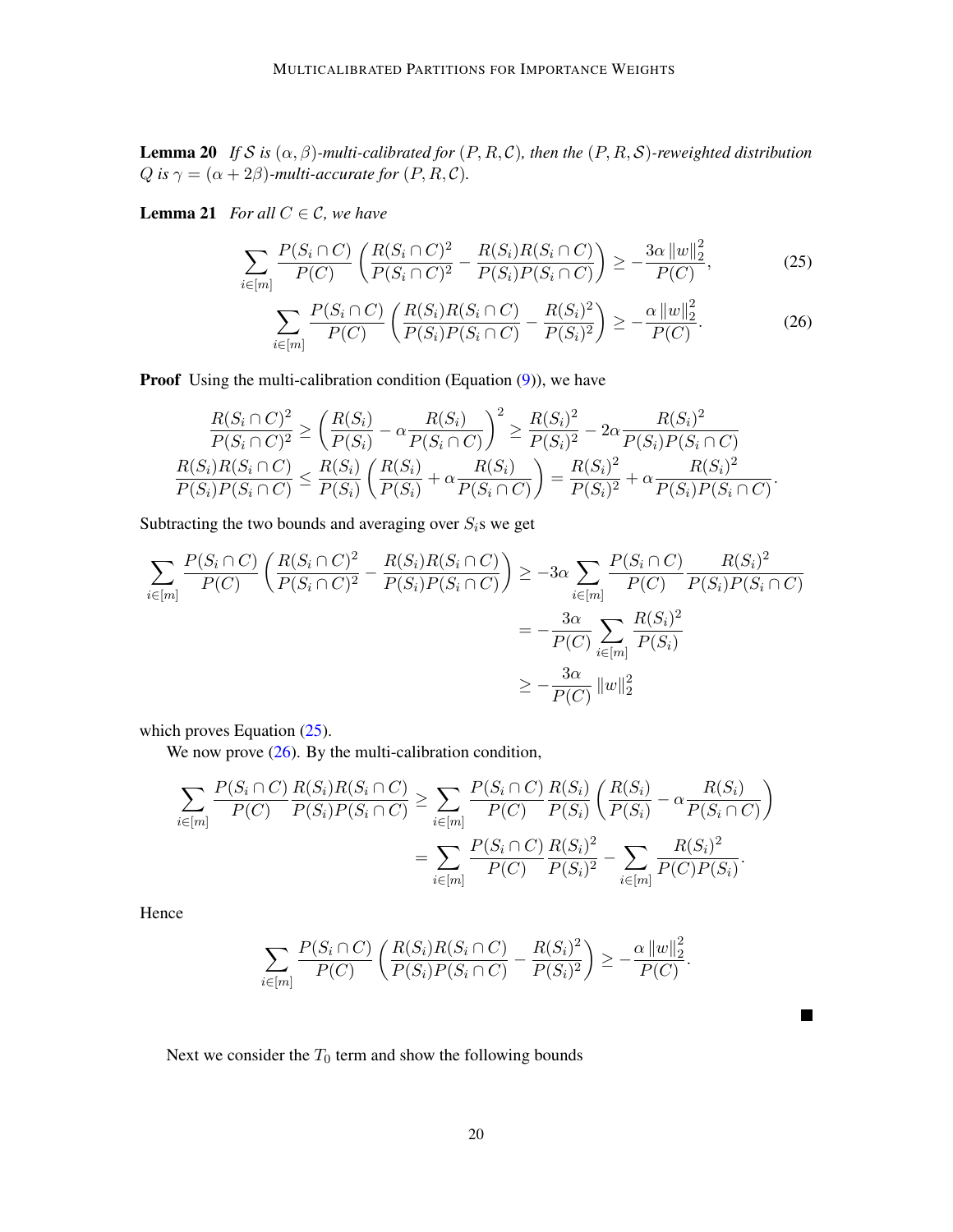**Lemma 22** *For all*  $C \in \mathcal{C}$ *, we have* 

$$
\frac{P(T_0 \cap C)}{P(C)} \left( \frac{R(T_0 \cap C)^2}{P(T_0 \cap C)^2} - \frac{R(T_0)R(T_0 \cap C)}{P(T_0)P(T_0 \cap C)} \right) \ge -\frac{\sqrt{\beta} ||w||_4^2}{P(C)},\tag{27}
$$

$$
\frac{P(T_0 \cap C)}{P(C)} \left( \frac{R(T_0)R(T_0 \cap C)}{P(T_0)P(T_0 \cap C)} - \frac{R(T_0)^2}{P(T_0)^2} \right) \ge -\frac{\sqrt{\beta} \|w\|_4^2}{P(C)}.
$$
 (28)

Proof If we have

<span id="page-20-3"></span><span id="page-20-0"></span>
$$
\frac{R(T_0 \cap C)}{P(T_0 \cap C)} \ge \frac{R(T_0)}{P(T_0)}
$$

then clearly both the LHSes are non-negative, hence both bounds hold. Assume this is not the case, then we have

$$
\frac{P(T_0 \cap C)}{P(C)} \left( \frac{R(T_0 \cap C)^2}{P(T_0 \cap C)^2} - \frac{R(T_0)R(T_0 \cap C)}{P(T_0)P(T_0 \cap C)} \right) \ge -\frac{P(T_0 \cap C)}{P(C)} \frac{R(T_0)R(T_0 \cap C)}{P(T_0)P(T_0 \cap C)}
$$
  
\n
$$
\ge -\frac{P(T_0 \cap C)}{P(C)} \frac{R(T_0)^2}{P(T_0)^2}
$$
  
\n
$$
\ge -\frac{1}{P(C)} \frac{R(T_0)^2}{P(T_0)}
$$

and similarly

$$
\frac{P(T_0 \cap C)}{P(C)} \left( \frac{R(T_0)R(T_0 \cap C)}{P(T_0)P(T_0 \cap C)} - \frac{R(T_0)^2}{P(T_0)^2} \right) \ge -\frac{1}{P(C)} \frac{R(T_0)^2}{P(T_0)}.
$$
\n(29)

We can bound this as

$$
\frac{R(T_0)^2}{P(T_0)} = P(T_0) \frac{R(T_0)^2}{P(T_0)^2} = (P(T_0) \cdot P(T_0) w(T_0)^4)^{1/2} \le \sqrt{\beta} \|w\|_4^2
$$

where we use  $P(T_0) \le \beta$  and  $P(T_0)w(T_0)^4 \le ||w||_4^4$  $_4^4$ . Plugging this into Equation [\(29\)](#page-20-0) completes the proof. п

Finally for the set  $T_1$  we show the following.

**Lemma 23** *For all*  $C \in \mathcal{C}$ *, we have* 

$$
\frac{P(T_1 \cap C)}{P(C)} \left( \frac{R(T_1 \cap C)^2}{P(T_1 \cap C)^2} - \frac{R(T_1)R(T_1 \cap C)}{P(T_1)P(T_1 \cap C)} \right) \ge -\frac{\beta}{P(C)},
$$
\n(30)

$$
\frac{P(T_1 \cap C)}{P(C)} \left( \frac{R(T_1 \cap C)R(T_1)}{P(T_1 \cap C)P(T_1)} - \frac{R(T_1)^2}{P(T_1)^2} \right) \ge -\frac{\beta}{P(C)}.
$$
\n(31)

Proof If

<span id="page-20-2"></span><span id="page-20-1"></span>
$$
\frac{R(T_1 \cap C)}{P(T_1 \cap C)} \ge \frac{R(T_1)}{P(T_1)}
$$

then both LHSs are non-negative, so the bound holds. Else,

$$
\frac{R(T_1 \cap C)}{P(T_1 \cap C)} \le \frac{R(T_1)}{P(T_1)} \le 1
$$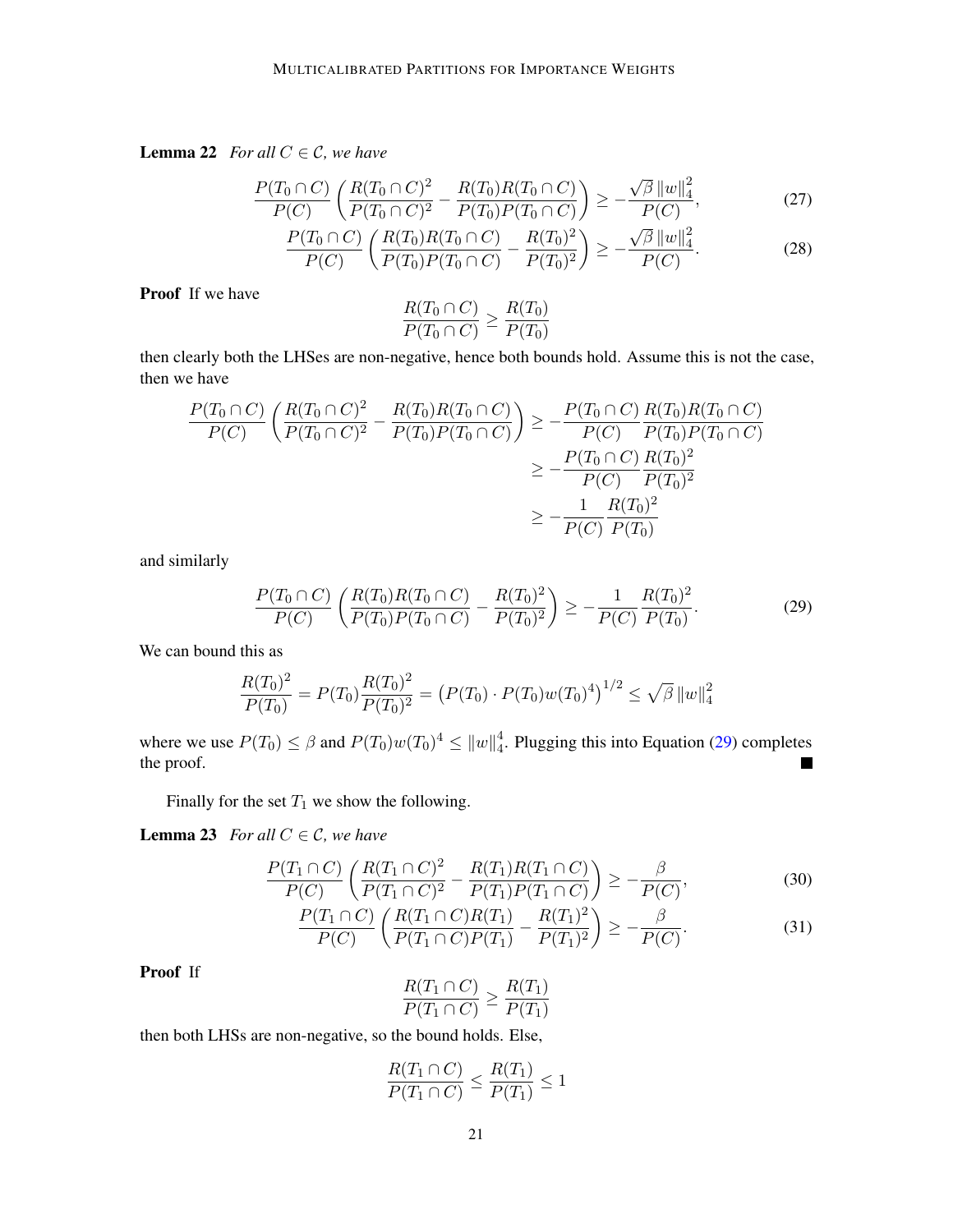where the inequality is by second by the definition of  $T_1$ . So we have the lower bound

$$
\frac{P(T_1 \cap C)}{P(C)} \left( \frac{R(T_1 \cap C)^2}{P(T_1 \cap C)^2} - \frac{R(T_1)R(T_1 \cap C)}{P(T_1)P(T_1 \cap C)} \right) \ge -\frac{P(T_1 \cap C)}{P(C)} \frac{R(T_1)R(T_1 \cap C)}{P(T_1)P(T_1 \cap C)} \ge -\frac{\beta}{P(C)}
$$

since  $P(T_1 \cap C) \leq \beta$ , and the other two ratios are at most 1. This proves Equation [\(30\)](#page-20-1). Equation [\(31\)](#page-20-2) is shown similarly.  $\blacksquare$ 

**Lemma 24** *For all*  $C \in \mathcal{C}$ *, we have* 

$$
\mathop{\mathbb{E}}_{\mathbf{x} \sim R|_C} [w^*(\mathbf{x})] + \frac{3}{R(C)} (\alpha \|w\|_2^2 + \sqrt{\beta} \|w\|_4^2) \geq \mathop{\mathbb{E}}_{\mathbf{x} \sim R|_C} [w(\mathbf{x})]].
$$

Proof We first show the bound

<span id="page-21-2"></span><span id="page-21-1"></span>
$$
\mathbb{E}_{\mathbf{x} \sim P|_{C}}[w^{*}(\mathbf{x})^{2} - w(\mathbf{x})w^{*}(\mathbf{x})] \ge -\frac{3}{P(C)}(\alpha \|w\|_{2}^{2} + \sqrt{\beta} \|w\|_{4}^{2}).
$$
\n(32)

We have

$$
\mathbb{E}_{\mathbf{x} \sim P|_{C}}[w^{*}(\mathbf{x})^{2}] = \mathbb{E}_{\mathbf{S} \sim P|_{C} \mathbf{x} \sim P|\mathbf{s}_{\cap C}}[w^{*}(\mathbf{x})^{2}] \geq \mathbb{E}_{\mathbf{S} \sim P|_{C}}\left(\mathbb{E}_{\mathbf{x} \sim P|\mathbf{s}_{\cap C}}[w^{*}(\mathbf{x})]\right)^{2}
$$
\n
$$
= \sum_{S \in \mathcal{S}} \frac{P(S \cap C)}{P(C)} \frac{R(S \cap C)^{2}}{P(S \cap C)^{2}}
$$
\n
$$
= \sum_{i \in [m]} \frac{P(S_{i} \cap C)}{P(C)} \frac{R(S_{i} \cap C)^{2}}{P(S_{i} \cap C)^{2}} + \sum_{j \in \{0,1\}} \frac{P(T_{j} \cap C)}{P(C)} \frac{R(T_{j} \cap C)^{2}}{P(T_{j} \cap C)^{2}}.
$$
\n(33)

On the other hand,

$$
\mathbb{E}_{\mathbf{x} \sim P|_{C}}[w(x)w^*(\mathbf{x})] = \mathbb{E}_{\mathbf{S} \sim P|_{C}}\left[w(\mathbf{S}) \mathbb{E}_{\mathbf{x} \sim P|\mathbf{s} \cap C}[w^*(\mathbf{x})]\right] = \sum_{S \in \mathcal{S}} \frac{P(S \cap C)}{P(C)} \frac{R(S)}{P(S)} \frac{R(S \cap C)}{P(S \cap C)}
$$

$$
= \sum_{i \in [m]} \frac{P(S_i \cap C)}{P(C)} \frac{R(S_i)R(S_i \cap C)}{P(S_i)P(S_i \cap C)} + \sum_{j \in \{0,1\}} \frac{P(T_j \cap C)}{P(C)} \frac{R(T_j)R(T_j \cap C)}{P(T_j)P(T_j \cap C)}.
$$
(34)

We subtract the Equation  $(34)$  from  $(33)$ . We then apply the lower bounds from Equation  $(25)$  to bound the contribution from the  $S_i$ s, Equation [\(28\)](#page-20-3) for  $T_0$  and Equation [\(31\)](#page-20-2) for  $T_1$  to get

<span id="page-21-0"></span>
$$
\mathbb{E}_{\mathbf{x} \sim P|_{C}}[w^{*}(\mathbf{x})^{2} - w(\mathbf{x})w^{*}(\mathbf{x})] \ge -\frac{1}{P(C)} (3\alpha \left\|w\right\|_{2}^{2} + \sqrt{\beta} \left\|w\right\|_{4}^{2} + \beta)
$$

$$
\ge -\frac{3}{P(C)} (\alpha \left\|w\right\|_{2}^{2} + \sqrt{\beta} \left\|w\right\|_{4}^{2})
$$

which proves the bound claimed in Equation [\(32\)](#page-21-2).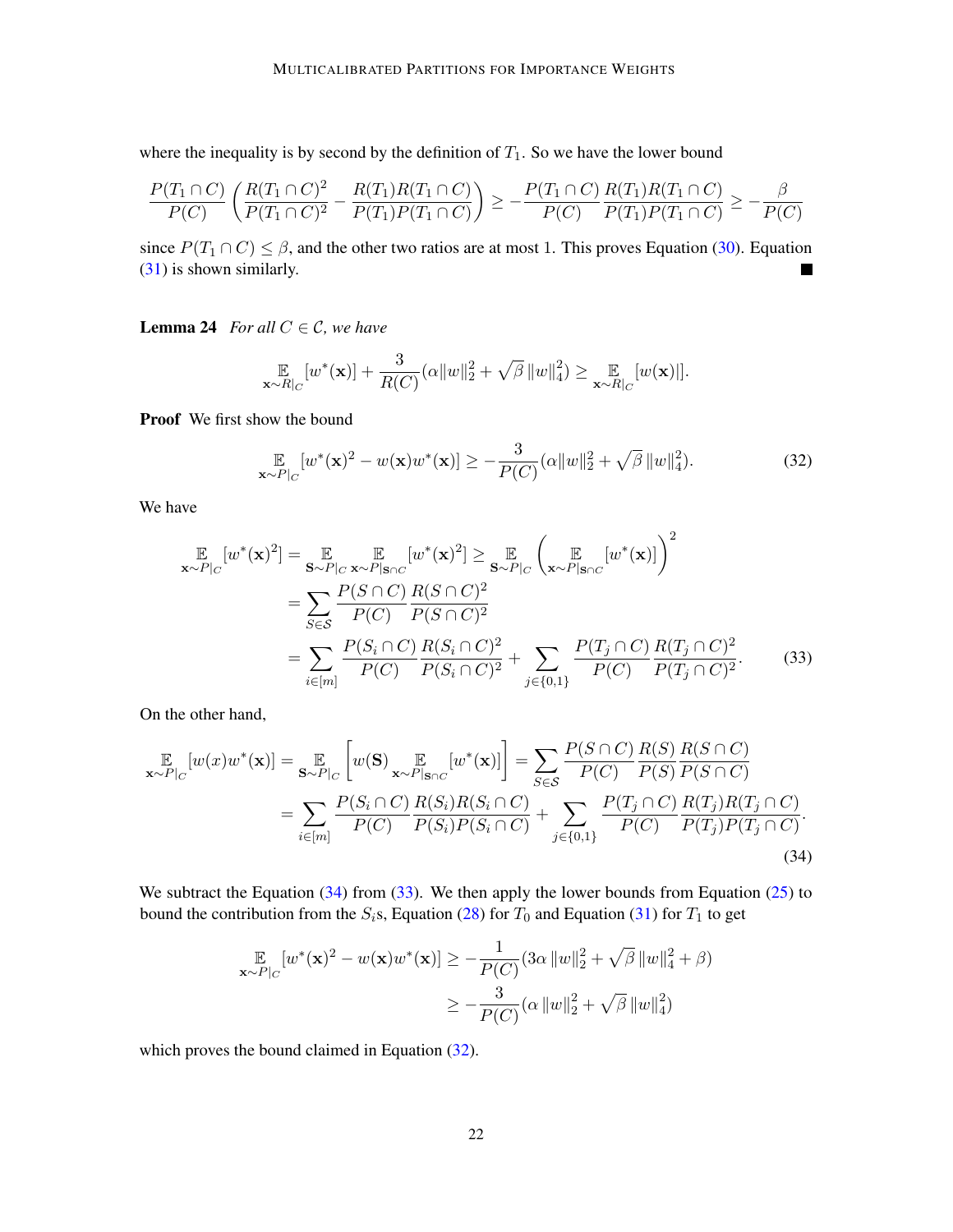To derive the claim from this, we use the following equalities from Equation [\(5\)](#page-3-4) and [\(6\)](#page-3-5):

$$
\mathbb{E}_{\mathbf{x} \sim P|_C} [w(\mathbf{x})w^*(\mathbf{x})] = \mathbb{E}_{\mathbf{x} \sim R|_C} [w(\mathbf{x})] \frac{R(C)}{P(C)},
$$
  

$$
\mathbb{E}_{\mathbf{x} \sim P|_C} [w^*(\mathbf{x})^2] = \mathbb{E}_{\mathbf{x} \sim R|_C} [w^*(\mathbf{x})] \frac{R(C)}{P(C)}.
$$

Plugging these into Equation [\(32\)](#page-21-2) gives

$$
\frac{R(C)}{P(C)} \underset{\mathbf{x} \sim R|_C}{\mathbb{E}} [w^*(x) - w(x)] \ge -\frac{3}{P(C)} (\alpha ||w||_2^2 + \sqrt{\beta} ||w||_4^2)
$$

<span id="page-22-1"></span> $\blacksquare$ 

which gives the claimed bound upon rearranging.

**Lemma 25** *For all*  $C \in \mathcal{C}$ *, we have* 

$$
\mathop{\mathbb{E}}_{\mathbf{x}\sim R|_C} [w(\mathbf{x})] + \frac{2}{R(C)} (\alpha \|w\|_2^2 + \sqrt{\beta} \|w\|_4^2) + \frac{2(\alpha+2\beta)}{P(C)} \geq \mathop{\mathbb{E}}_{\mathbf{x}\sim P|_C} [w^*(\mathbf{x})]].
$$

Proof Recall that by Equation  $(34)$ 

$$
\mathop{\mathbb{E}}_{\mathbf{x}\sim P|_{C}}[w(x)w^{*}(\mathbf{x})] = \sum_{i\in[m]} \frac{P(S_{i}\cap C)}{P(C)} \frac{R(S_{i})R(S_{i}\cap C)}{P(S_{i})P(S_{i}\cap C)} + \sum_{j\in\{0,1\}} \frac{P(T_{j}\cap C)}{P(C)} \frac{R(T_{j})R(T_{j}\cap C)}{P(T_{j})P(T_{j}\cap C)}.
$$

Recall the bounds from Equations  $(26)$ ,  $(28)$  and  $(31)$  which state

$$
\sum_{i \in [m]} \frac{P(S_i \cap C)}{P(C)} \left( \frac{R(S_i)R(S_i \cap C)}{P(S_i)P(S_i \cap C)} - \frac{R(S_i)^2}{P(S_i)^2} \right) \ge -\frac{\alpha ||w||_2^2}{P(C)}
$$

$$
\frac{P(T_0 \cap C)}{P(C)} \left( \frac{R(T_0)R(T_0 \cap C)}{P(T_0)P(T_0 \cap C)} - \frac{R(T_0)^2}{P(T_0)^2} \right) \ge -\frac{\sqrt{\beta} ||w||_4^2}{P(C)}
$$

$$
\frac{P(T_1 \cap C)}{P(C)} \left( \frac{R(T_1 \cap C)R(T_1)}{P(T_1 \cap C)P(T_1)} - \frac{R(T_1)^2}{P(T_1)^2} \right) \ge -\frac{\beta}{P(C)}.
$$

Adding these bounds, we get

$$
\sum_{S \in \mathcal{S}} \frac{P(S \cap C)}{P(C)} \frac{R(S)R(S \cap C)}{P(S)P(S \cap C)} \ge \sum_{S \in \mathcal{S}} \frac{P(S \cap C)}{P(C)} \frac{R(S)^2}{P(S)^2} - \frac{2}{P(C)} (\alpha \|w\|_2^2 + \sqrt{\beta} \|w\|_4^2). \tag{35}
$$

We also have

<span id="page-22-0"></span>
$$
\sum_{S \in \mathcal{S}} \frac{P(S \cap C)}{P(C)} \frac{R(S)^2}{P(S)^2} \ge \left(\sum_{S \in \mathcal{S}} \frac{P(S \cap C)}{P(C)} \frac{R(S)}{P(S)}\right)^2.
$$
\n(36)

But note that

$$
\sum_{S \in \mathcal{S}} P(S \cap C) \frac{R(S)}{P(S)} = \sum_{S \in \mathcal{S}} R(S) P(C|S) = Q(C) \ge R(C) - \alpha - 2\beta
$$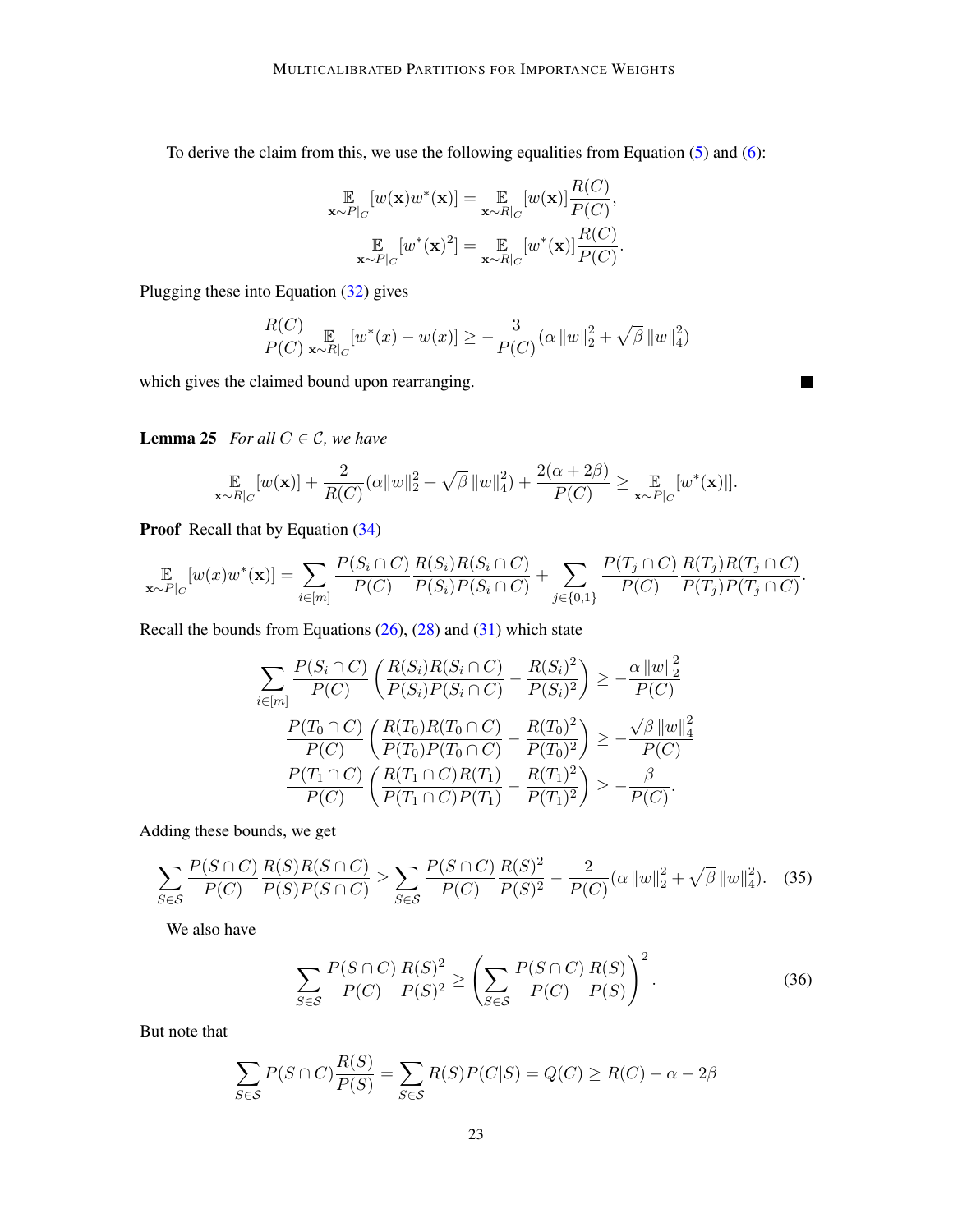by Lemma [20](#page-18-1) showing that  $(\alpha, \beta)$ -multi-calibration implies  $(\alpha + 2\beta)$ -multi-accuracy. Plugging this into Equation [\(36\)](#page-22-0) gives

$$
\sum_{S \in \mathcal{S}} \frac{P(S \cap C)}{P(C)} \frac{R(S)^2}{P(S)^2} \ge \left(\frac{R(C) - \alpha - 2\beta}{P(C)}\right)^2 \ge \left(\frac{R(C)}{P(C)}\right)^2 - 2(\alpha + 2\beta) \frac{R(C)}{P(C)^2}.
$$
 (37)

Putting Equations  $(35)$  and  $(36)$  together with Equation  $(34)$  gives

$$
\mathop{\mathbb{E}}_{\mathbf{x} \sim P|_C} [w(\mathbf{x})w^*(\mathbf{x})] \ge \left(\mathop{\mathbb{E}}_{\mathbf{S} \sim P|C} [w^*(x)]\right)^2 - \frac{2}{P(C)} (\alpha \left\|w\right\|_2^2 + \sqrt{\beta} \left\|w\right\|_4^2) - 2(\alpha + 2\beta) \frac{R(C)}{P(C)^2}.
$$

Using Equations [\(5\)](#page-3-4) and [\(6\)](#page-3-5) and diving both sides by  $R(C)/P(C)$  gives

$$
\mathop{\mathbb{E}}_{\mathbf{x} \sim R|_C} [w(\mathbf{x})] \geq \mathop{\mathbb{E}}_{\mathbf{x} \sim P|C} [w^*(\mathbf{x})] - \frac{2}{R(C)} (\alpha ||w||_2^2 + \sqrt{\beta} ||w||_4^2) - \frac{2(\alpha + 2\beta)}{P(C)}.
$$

#### <span id="page-23-0"></span>Appendix C. Proof of Theorem [12:](#page-7-1) Gap instances

In this section we will show that the importance weights  $w^{\alpha}$  found by the solution to the program in [\(17\)](#page-7-0) (the problem solved by MaxEnt, which is equivalent to the problem solved by KLIEP) need not satisfy the sandwiching bounds. Indeed, for either direction of the sandwiching bound, we will show instances where the inequality is off by an arbitrarily large constant factor. Thus while one would like  $\mathbb{E}_{P|_C}[w^*(x)] \leq \mathbb{E}_{R|_C}[w(x)]$ , we will exhibit P, R and C such that the importance weights  $w^{\alpha}$ found by MaxEnt are such that the ratio  $\mathbb{E}_{P|_C}[w^*(x)]/\mathbb{E}_{R|_C}[w(x)]$  is arbitrarily large, and similarly for the upper bound. Both our counterexamples work by starting with a small example on  $\{0, 1\}^2$ that shows some small constant gap and then tensoring to amplify the gap.

<span id="page-23-1"></span>**Lemma 26** There exist distribution P, R on  $\{0,1\}^2$ , a collections of sets C and  $C \in \mathcal{C}$  such that *the MaxEnt algorithm run on*  $(P, R, C)$  *with any*  $\alpha > 0$  *returns a distribution*  $Q^{\alpha}$  *with importance weights* w <sup>α</sup> *such that*

$$
\mathop{\mathbb{E}}_{\mathbf{x} \sim P|_C} [w^*(\mathbf{x})] > \mathop{\mathbb{E}}_{\mathbf{x} \sim R|_C} [w^\alpha(\mathbf{x})].
$$

**Proof** We first consider the case when  $\alpha = 0$ . Let P be the uniform distribution on  $\{0, 1\}^2$ . Let R be the distribution where

$$
R(00) = 0, R(01) = R(10) = 3/8, R(11) = 1/4.
$$

We denote the two coordinates  $x_0, x_1$ , and let C consist of all subcubes of dimension 1. Hence  $\mathcal{C} = \{x : x_i = a\}_{i \in \{0,1\}, a \in \{0,1\}}.$ 

The distribution  $Q^{\alpha}$  for  $\alpha = 0$  is the product distribution which matches the marginal distributions on each coordinate:  $Q^{\alpha}(x_0 = 1) = Q^{\alpha}(x_1 = 1) = 5/8$  and the coordinates are independent. The multi-accuracy constraints  $Q^{\alpha}(x_0 = 1) = R(x_0 = 1)$  and  $Q^{\alpha}(x_1 = 1) = R(x_1 = 1)$  are clearly satisfied, and  $Q^{\alpha}$  is the maximum entropy distribution satisfying these constraints.

We can compute the following importance weights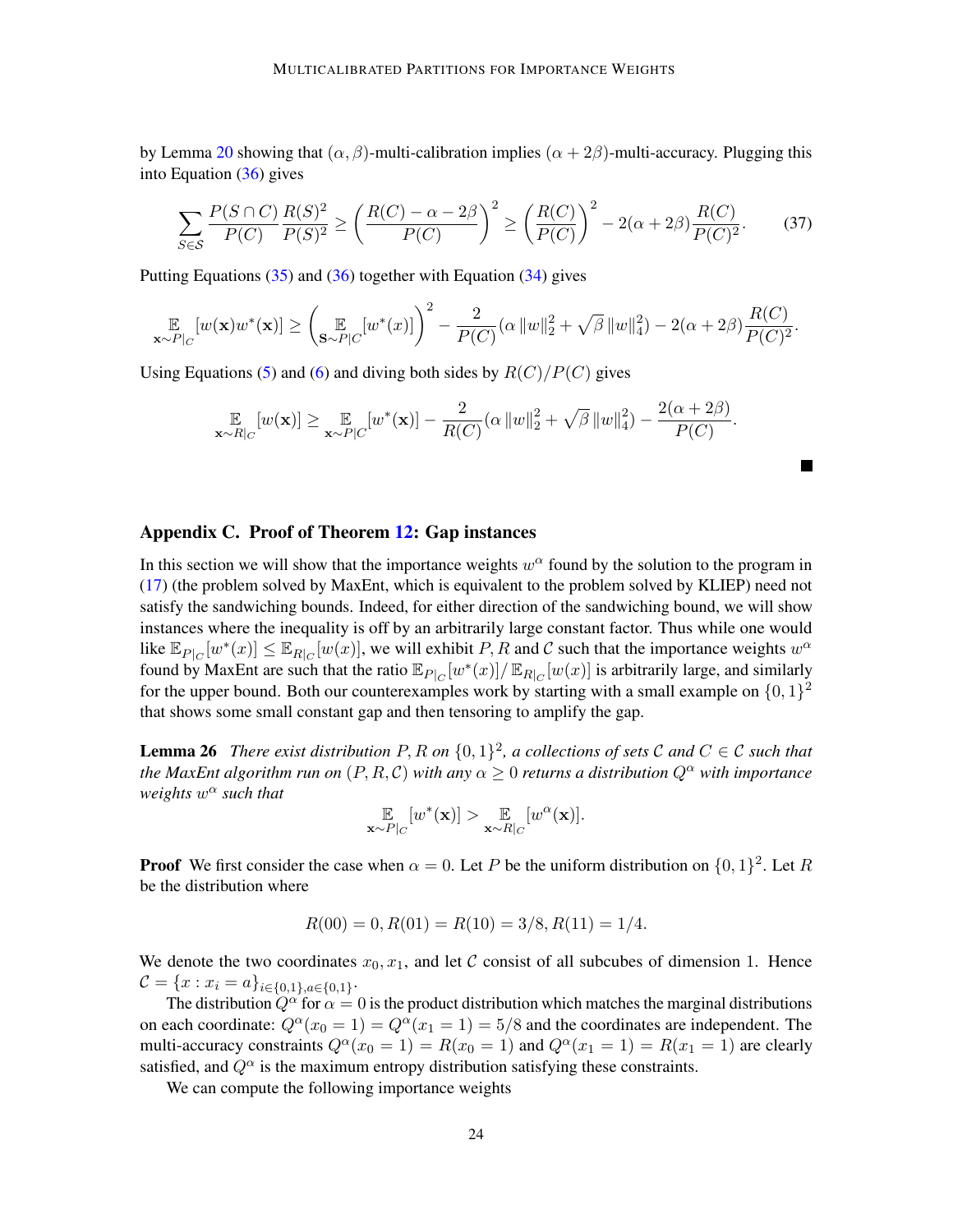\n- 1. 
$$
w^{\alpha}(11) = \frac{5}{8}^2 / \frac{1}{2^2} = \frac{25}{16}
$$
 whereas  $w^*(11) = 1$ .
\n- 2.  $w^{\alpha}(10) = \frac{5}{8 \cdot 3}{8} / \frac{1}{2^2} = \frac{15}{16}$ , whereas  $w^*(10) = \frac{3}{8} / \frac{1}{4} = \frac{3}{2}$ ; ditto for 01.
\n

For intuition as to why this is a gap example, note that this shows that while  $w^*$  assigns high weights to 01 and 10,  $w^{\alpha}$  assigns these points weights less than 1, and instead assigns a high weight to 11. Thus an algorithm that was labelling points with  $w^{\alpha}$  exceeding 1 as anomalies would report 11 as the sole anomaly, and miss both 01 and 10.

We consider the set  $C = \{10, 11\} = \{x : x_0 = 1\}$ . Note that  $P|_C$  is uniform on  $x_1 \in \{0, 1\}$ , whereas  $R|_{C}(x_1 = 1) = 2/5$ . Then it follows that

$$
\mathbb{E}_{\mathbf{x} \sim R|_C} [w^{\alpha}(\mathbf{x})] = 3/5 \cdot 15/16 + 2/5 \cdot 25/16 = 19/16
$$
  

$$
\mathbb{E}_{\mathbf{x} \sim P|_C} [w^*(\mathbf{x})] = 1/2 \cdot 1 + 1/2 \cdot 3/2 = 5/4
$$

hence  $\mathbb{E}_{\mathbf{x} \sim P|_C} w^*(\mathbf{x}) > \mathbb{E}_{\mathbf{x} \sim R|_C} w^{\alpha}(\mathbf{x})$ .

For the case  $\alpha > 0$ , first note that the maximum entropy distribution is still a product distribution since conditioning reduces entropy. Secondly, as we increase  $\alpha$  the bias of the individual coordinates in Q moves towards 1/2, but this only makes the gap larger (since  $\mathbb{E}_{\mathbf{x} \sim R|_C} [w^{\alpha}(\mathbf{x})] = 1$  if  $Q^{\alpha} = P$ ).  $\blacksquare$ 

Intuitively, in the example above, while  $Q^{\alpha}$  assigns the right weight of 5/8 to the set C, within C the distribution of weight is misaligned with R, leading to low expected weight under  $R|_C$ . We now tensor this example to amplify the gap.

**Theorem 27** For any constant  $B > 1$ , there exist distributions  $P$ ,  $R$  on  $\{0,1\}^n$ , a collections of sets C and  $C \in \mathcal{C}$  such that the MaxEnt algorithm run on  $(P, R, \mathcal{C})$  with any  $\alpha \geq 0$  returns a distribution  $Q^{\alpha}$  with importance weights  $w^{\alpha}$  such that

$$
\mathop{\mathbb{E}}_{\mathbf{x} \sim P|_C} [w^*(\mathbf{x})] > B \mathop{\mathbb{E}}_{\mathbf{x} \sim R|_C} [w^\alpha(\mathbf{x})].
$$

**Proof** We now consider the  $k$ -wise tensor of the instances constructed in Lemma [26.](#page-23-1) The domain is  $\{0,1\}^{2k}$  where the coordinates are denoted  $x_0, \ldots, x_{2k-1}$ . We consider the pair of distributions  $P_k = (P)^k$  which is uniform on 2k bits,  $R_k = (R)^k$  which the product of k independent copies of R on the pairs  $\{x_{2i}x_{2i+1}\}_{i=1}^{k-1}$ . Let  $\mathcal{C}_k$  consist of all subcubes of dimension k where we restrict one co-ordinate out of  $x_{2i}, x_{2i+1}$  for  $i \in \{0, \ldots, k-1\}$ . One can verify that MaxEnt returns  $Q_k^{\alpha} = (Q^{\alpha})^k$  which is just the product distribution on  $\{0, 1\}^{2k}$  with  $\Pr[x_i = 1] = 5/8$  for every coordinate.

Let  $w_k^{\alpha}$  and  $w_k^*(x)$  denote the importance weights of  $Q^{\alpha}$  and  $R_k$  with respect to  $P_k$ . A key observations is that importance weights tensor: for any  $x \in \{0,1\}^{2k}$ ,

$$
w_k^*(x) = \frac{R_k(x)}{P_k(x)} = \prod_{i=0}^{k-1} \frac{R(x_{2i}x_{2i+1})}{P(x_{2i}x_{2i+1})} = \prod_{i=0}^{k-1} w^*(x_{2i}x_{2i+1})
$$
  

$$
w_k^{\alpha}(x) = \frac{Q_k^{\alpha}(x)}{P_k(x)} = \prod_{i=0}^{k-1} \frac{Q^{\alpha}(x_{2i}x_{2i+1})}{P(x_{2i}x_{2i+1})} = \prod_{i=0}^{k-1} w^{\alpha}(x_{2i}x_{2i+1}).
$$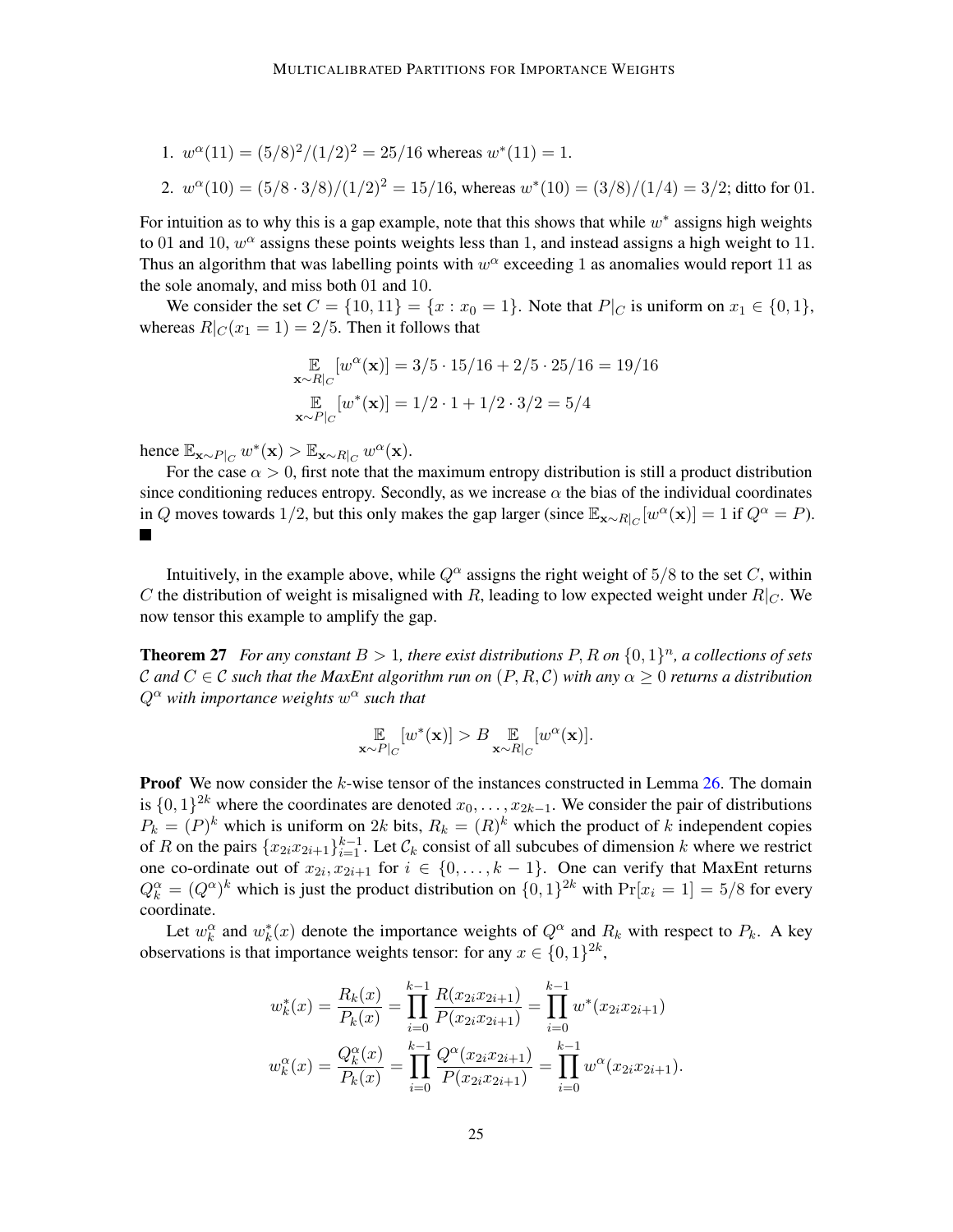We consider the set  $C = \{x : x_{2i} = 1, i \in \{0, \ldots, k-1\}\}\.$  The key property of this set is that the conditional distributions  $P_k|_C = (P|_C)^k$  and  $R_k|_C = (R|_C)^k$  are also product distributions of the conditional distributions. Hence we have

$$
\mathop{\mathbb{E}}_{\mathbf{x}\sim R_k|_C}[w_k^{\alpha}(\mathbf{x})] = \mathop{\mathbb{E}}_{\mathbf{x}\sim R_k|_C}\left[\prod_{i=0}^{k-1} w^{\alpha}(\mathbf{x}_{2i}\mathbf{x}_{2i+1})\right] = \prod_{i=1}^{k-1} \mathop{\mathbb{E}}_{\mathbf{x}_{2i}\mathbf{x}_{2i+1}\sim R|_C}[w^{\alpha}(\mathbf{x}_{2i}\mathbf{x}_{2i+1})] = (19/16)^k
$$
\n
$$
\mathop{\mathbb{E}}_{\mathbf{x}\sim P_k|_C}[w_k^*(\mathbf{x})] = \mathop{\mathbb{E}}_{\mathbf{x}\sim P_k|_C}\left[\prod_{i=0}^{k-1} w^*(\mathbf{x}_{2i}\mathbf{x}_{2i+1})\right] = \prod_{i=1}^{k-1} \mathop{\mathbb{E}}_{\mathbf{x}_{2i}\mathbf{x}_{2i+1}\sim P|_C}[w^*(\mathbf{x}_{2i}\mathbf{x}_{2i+1})] = (5/4)^k.
$$

Now take k sufficiently large so that  $(5/4)^k > B(19/16)^k$ .

We now construct a gap example for the other direction of the sandwiching bounds, where  $\mathbb{E}_{R|_C}[w(x)] > \mathbb{E}_{R_C}[w^*(x)]$ . Again we start with a small constant gap and amplify it by tensoring. We will only describe the construction for achieving the small constant gap, the tensoring step is identical to Theorem [12.](#page-7-1)

**Theorem 28** For any constant  $B > 1$ , there exist distributions  $P$ ,  $R$  on  $\{0,1\}^n$ , a collections of sets C and  $C \in \mathcal{C}$  such that the MaxEnt algorithm run on  $(P, R, \mathcal{C})$  with any  $\alpha > 0$  returns a distribution  $Q^{\alpha}$  with importance weights  $w^{\alpha}$  such that

$$
\mathop{\mathbb{E}}_{\mathbf{x} \sim R|_C} [w^{\alpha}(\mathbf{x})] > B \mathop{\mathbb{E}}_{\mathbf{x} \sim R|_C} [w^*(\mathbf{x})].
$$

**Proof** We consider the case  $\alpha = 0$ , the general case follows as in the proof of Lemma [26](#page-23-1) by a suitable choice of parameters. As before let P be uniform on  $\{0, 1\}^2$ . Consider the distribution R given by

$$
R(00) = 2/16, R(10) = 6/16, R(01) = 3/16, R(11) = 5/16.
$$

As before we let C consist of all subcubes of dimension 1. The distribution  $Q^{\alpha}$  is the product distribution on  $x_0$  and  $x_1$  where  $Pr[x_0 = 1] = 11/16$  and  $Pr[x_1 = 1] = 1/2$ . We will use the set  $C = \{01, 11\}$ , so that  $R|_C(01) = 3/8, R|_C(11) = 5/8$ .

We compute the importance weights within  $C$  as follows:

$$
w^*(01) = 3/4, w^*(11) = 5/4
$$
  

$$
w^{\alpha}(01) = 5/8, w^{\alpha}(11) = 11/8.
$$

Hence we have the conditional expectations

$$
\mathbb{E}_{\mathbf{x} \sim R|_C} [w^*(\mathbf{x})] = 3/8 \cdot 3/4 + 5/8 \cdot 5/4 = 34/32.
$$
  

$$
\mathbb{E}_{\mathbf{x} \sim R|_C} [w^\alpha(\mathbf{x})] = 3/8 \cdot 5/8 + 5/8 \cdot 11/8 = 35/32
$$

hence  $\mathbb{E}_{\mathbf{x} \sim R|_C} [w^{\alpha}(\mathbf{x})] > \mathbb{E}_{\mathbf{x} \sim R|_C} [w^*(\mathbf{x})]$ . We can amplify this gap by tensoring.

 $\blacksquare$ 

 $\blacksquare$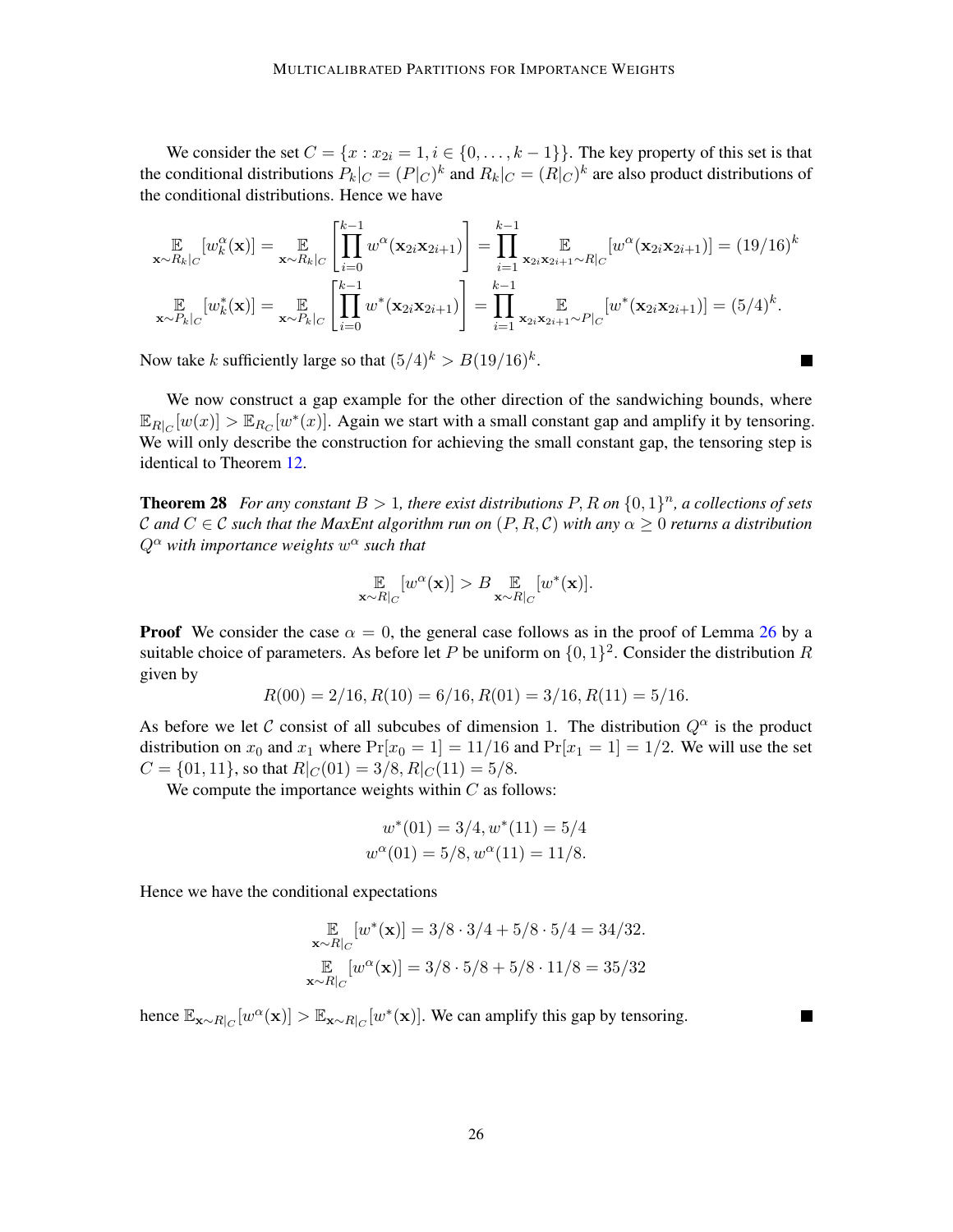#### <span id="page-26-0"></span>Appendix D. Analysis of Algorithm [3](#page-11-0)

**Theorem 29** Algorithm [3](#page-11-0) returns a partition S that is  $(\alpha, \beta)$ -multi-calibrated for C under P, R.

**Proof** We first prove that  $P(T_0) \le \beta$  and  $P(T_0) \le R(T_0)$ . We can write  $T_0 = \bigcup_i T'_i \cup_j S'_j$  where the sets  $T_i'$  were added to  $T_0$  during the loop, when they were created during a Split operation, and the sets  $S'_j$  were moved from  $\mathcal{S}^t$  in the post-processing step. Then  $R(T'_j)/P(T'_j) \geq 2/\beta$  for all j, hence  $R(\bigcup_j T'_j)/P(\bigcup_j T'_j) \ge 2/\beta$ . But by Lemma [19,](#page-18-2) this implies that  $P(\bigcup_j T'_j) \le \beta/2$ . The sets  $S'_j$ are added to  $\tilde{T}_0$  because  $P(S'_j) \le \beta/4m$ . Since there are at most  $2m$  such sets (else we would have run Merge), we have  $P(\cup_j S_j') \leq 2m\beta/4m \leq \beta/2$ . Overall

$$
P(T_0) \le P(\cup_i T'_i) + P(\cup_j S'_j) \le \beta/2 + \beta/2 = \beta.
$$

Further, for every set T merged into  $T_0$  it holds that  $P(T) \le R(T)$  and therefore  $P(T_0) \le R(T_0)$ . A similar argument shows that  $R(T_1) \leq \beta$  and  $R(T_1) < P(T_1)$ .

We need to show that every set  $S \in \mathcal{S}^t$  satisfies  $||R(C|S) - P(C|S)|| \le \alpha$  for all  $C \in \mathcal{C}$ . Note that S satisfies  $R(S) \ge \frac{\beta}{4m}$  and  $P(S) \ge \frac{\beta}{4m}$ , else it would have been removed from  $\mathcal{S}^t$  in the post-processing step. Hence, if it violates this condition, the weak agnostic learner would find a  $C' \in \mathcal{C}$  such that  $||R(C'|S) - P(C'|S)|| \ge \alpha'$ , so we would not exit the loop at the  $t^{th}$  iteration.

This shows that the partition S is  $(\alpha, \beta)$ -multi-calibrated.

Next we analyze the running time and sample complexity, proving Theorem [16](#page-10-0) **Proof** [Proof of Theorem [16\]](#page-10-0) Each iteration but the last involves one call to either Split or Merge. We bound the number of calls to Merge, denoted  $\ell$ . Assume the merge operations happen in interations  $t^1 < t^2 \cdots < t^{\ell}$ ). Every Split operation increases the number of states by 1, whereas Merge reduces it from 2m to a number is the range  $\{1, \ldots, m\}$ . Hence  $2m \leq t^{k+1} - t^k \geq m$ . Each Split operation acts on a set S where  $R(S) \ge \frac{\beta}{4m}$ , and by Lemma [14,](#page-9-0) it increase the KL divergence by  $4R(S)\alpha'^2$ . The Merge operation decreases it by  $\delta = \alpha'^2 \beta / 2$ . Hence we have

$$
D\left(Q_{t^{k+1}}\|P\right) - D\left(Q_{t^k}\|P\right) \ge m \frac{\beta}{4m} 4\alpha'^2 - \delta = \delta.
$$

Thus the KL divergence between successive Merge operations increases by  $\delta$ . We start with the trivial partition, so  $Q^1 = P$ . Since  $S^T$  is partition, if  $Q^T$  denotes the corresponding reweighted distribution, then  $D(Q^T || P) \le D(R || P)$ . Hence

$$
\ell \delta \le D\left(Q^T \| P\right) - D\left(Q^1 \| P\right) \le D\left(R \| P\right)
$$

hence  $\ell \leq D(R||P)/\delta$ . The total number of iterations is bounded by

$$
T \le (2m+1)\ell = O(\log(1/\beta)D(R||P)/\delta^2) = \widetilde{O}(D(R||P)/(\beta^2 \alpha'^4)).
$$

For one Split iteration, we might make  $O(m)$  calls to the weak learner, one per state to find the pair  $S, C$  on which to run Split. However, once we fail to find a good  $C$  for  $S$ , we do not need to try S again until the state is modified, which cannot happen before the next Merge iteration. This shows that there are at most  $4m$  calls to the agnostic learner between two merge operations,  $2m$ successful ones and  $2m$  unsuccessful ones. Hence the number of calls to the learner is bounded by  $4m\ell = O(T)$ .